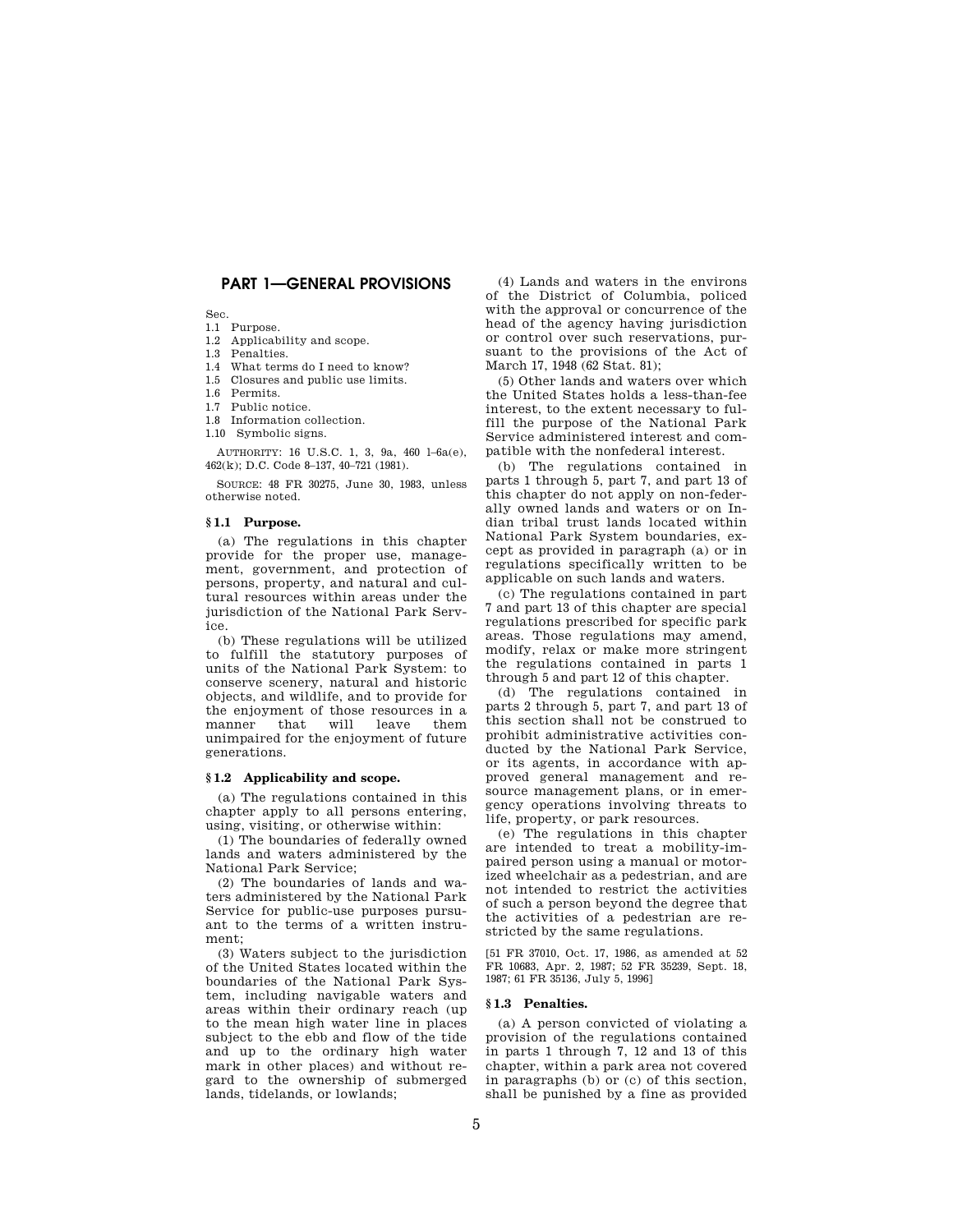by law, or by imprisonment not exceeding 6 months, or both, and shall be adjudged to pay all costs of the proceedings.

(b) A person who knowingly and willfully violates any provision of the regulations contained in parts 1 through 5, 7 and 12 of this chapter, within any national military park, battlefield site, national monument, or miscellaneous memorial transferred to the jurisdiction of the Secretary of the Interior from that of the Secretary of War by Executive Order No. 6166, June 10, 1933, and enumerated in Executive Order No. 6228, July 28, 1933, shall be punished by a fine as provided by law, or by imprisonment for not more than 3 months, or by both.

NOTE: These park areas are enumerated in a note under 5 U.S.C. 901.

(c) A person convicted of violating any provision of the regulations contained in parts 1 through 7 of this chapter, within a park area established pursuant to the Act of August 21, 1935, 49 Stat. 666, shall be punished by a fine as provided by law and shall be adjudged to pay all costs of the proceedings. 16 U.S.C. 462.

(d) Notwithstanding the provisions of paragraphs (a), (b) and (c) of this section, a person convicted of violating §2.23 of this chapter shall be punished by a fine as provided by law. 16 U.S.C. 460.

[61 FR 2918, Jan. 30, 1996]

## **§ 1.4 What terms do I need to know?**

(a) The following definitions shall apply to this chapter, unless modified by the definitions for a specific part or regulation:

*Abandonment* means the voluntary relinquishment of property with no intent to retain possession.

*Administrative activities* means those activities conducted under the authority of the National Park Service for the purpose of safeguarding persons or property, implementing management plans and policies developed in accordance and consistent with the regulations in this chapter, or repairing or maintaining government facilities.

*Airboat* means a vessel that is supported by the buoyancy of its hull and powered by a propeller or fan above the waterline. This definition should not be

construed to mean a ''hovercraft,'' that is supported by a fan-generated air cushion.

*Aircraft* means a device that is used or intended to be used for human flight in the air, including powerless flight.

*Archeological resource* means material remains of past human life or activities that are of archeological interest and are at least 50 years of age. This term includes, but shall not be limited to, objects made or used by humans, such as pottery, basketry, bottles, weapons, weapon projectiles, tools, structures or portions of structures, pit houses, rock paintings, rock carvings, intaglios, or any portion or piece of the foregoing items, and the physical site, location or context in which they are found, or human skeletal materials or graves.

*Authorized emergency vehicle* means a vehicle in official use for emergency purposes by a Federal agency or an emergency vehicle as defined by State law.

*Authorized person* means an employee or agent of the National Park Service with delegated authority to enforce the provisions of this chapter.

*Bicycle* means every device propelled solely by human power upon which a person or persons may ride on land, having one, two, or more wheels, except a manual wheelchair.

*Boundary* means the limits of lands or waters administered by the National Park Service as specified by Congress, or denoted by presidential proclamation, or recorded in the records of a state or political subdivision in accordance with applicable law, or published pursuant to law, or otherwise published or posted by the National Park Service.

*Camping* means the erecting of a tent or shelter of natural or synthetic material, preparing a sleeping bag or other bedding material for use, parking of a motor vehicle, motor home or trailer, or mooring of a vessel for the apparent purpose of overnight occupancy.

*Carry* means to wear, bear, or have on or about the person.

*Controlled substance* means a drug or other substance, or immediate precursor, included in schedules I, II, III, IV, or V of part B of the Controlled Substance Act (21 U.S.C. 812) or a drug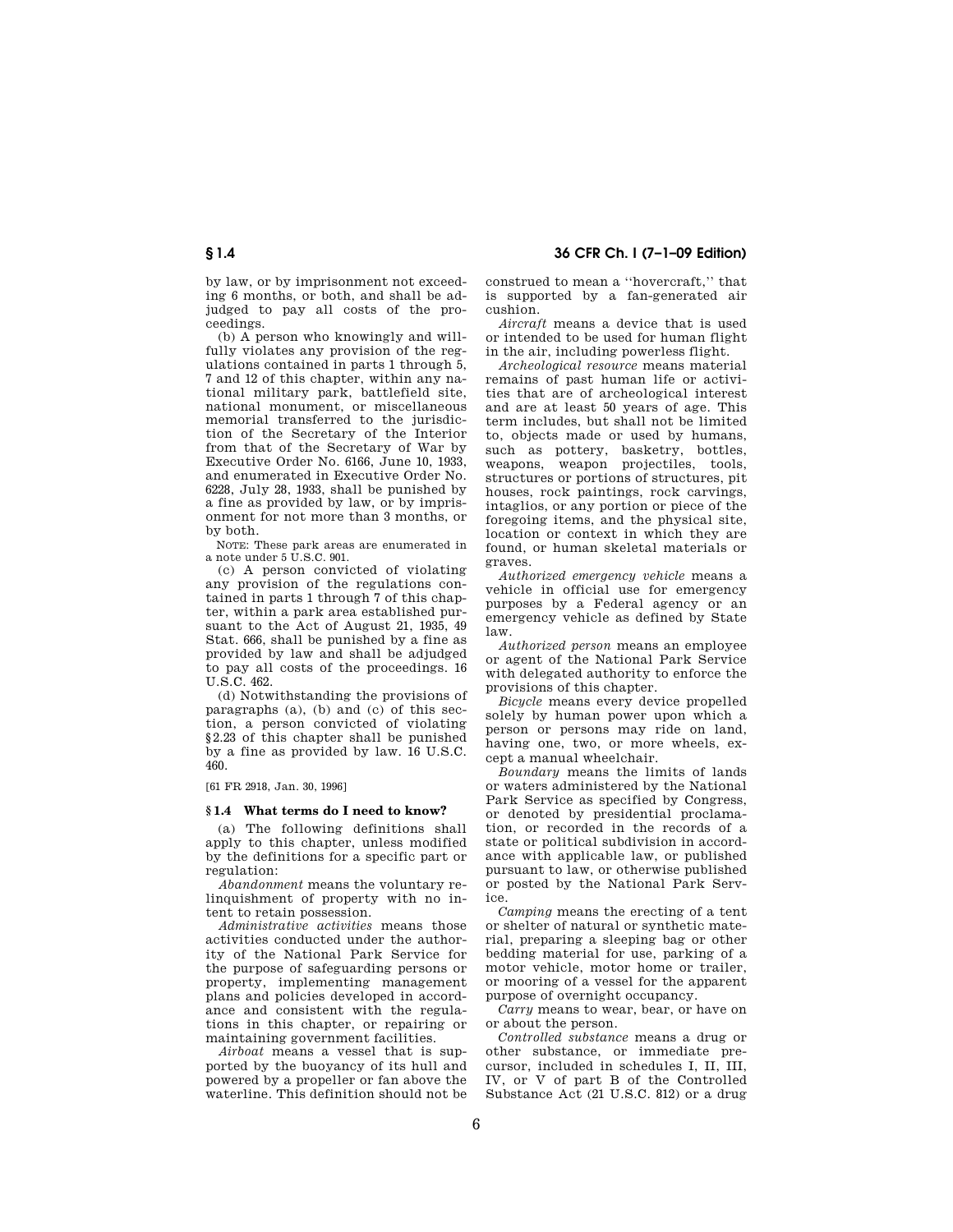or substance added to these schedules pursuant to the terms of the Act.

*Cultural resource* means material remains of past human life or activities that are of significant cultural interest and are less than 50 years of age. This term includes, but shall not be limited to, objects made or used by humans, such as pottery, basketry, bottles, weapons, weapon projectiles, tools, structures or portions of structures, or any portion or piece of the foregoing items, and the physical site, location, or context in which they are found, or human skeletal materials or graves.

*Developed area* means roads, parking areas, picnic areas, campgrounds, or other structures, facilities or lands located within development and historic zones depicted on the park area land management and use map.

*Director* means the Director of the National Park Service.

*Dive flag* means a flag not less than 12 inches square, red in color, with a white stripe running diagonally from the top of the staff to the opposite lower corner. The white stripe shall be one-fifth the width of the flag.

*Downed aircraft* means an aircraft that cannot become airborne as a result of mechanical failure, fire, or accident.

*Firearm* means a loaded or unloaded pistol, rifle, shotgun or other weapon which is designed to, or may be readily converted to, expel a projectile by the ignition of a propellant.

*Fish* means any member of the subclasses *Agnatha, Chondrichthyes,* or *Osteichthyes,* or any mollusk or crustacean found in salt water.

*Fishing* means taking or attempting to take fish.

*Flat wake speed* means the minimum required speed to leave a flat wave disturbance close astern a moving vessel yet maintain steerageway, but in no case in excess of 5 statute miles per hour.

*Harbor* means a natural or artificially improved body of water providing protection for vessels, which may include anchorage, mooring or docking facilities.

*Hunting* means taking or attempting to take wildlife, except trapping.

*Legislative jurisdiction* means lands and waters under the exclusive or concurrent jurisdiction of the United States.

*Manned submersible* means any vessel that carries or is capable of carrying passenger(s) within the confines of the vessel below the surface of the water.

*Manual wheelchair* means a device that is propelled by human power, designed for and used by a mobility-impaired person.

*Motorcycle* means every motor vehicle having a seat for the use of the rider and designed to travel on not more that three wheels in contact with the ground, but excluding a tractor.

*Motorized wheelchair* means a self-propelled wheeled device, designed solely for and used by a mobility-impaired person for locomotion, that is both capable of and suitable for use in indoor pedestrian areas.

*Motor vehicle* means every vehicle that is self-propelled and every vehicle that is propelled by electric power, but not operated on rails or upon water, except a snowmobile and a motorized wheelchair.

*National Park System* (Park area) means any area of land and water now or hereafter administered by the Secretary of the Interior through the National Park Service for park, monument, historic, parkway, recreational, or other purposes.

*Net* means a seine, weir, net wire, fish trap, or other implement designed to entrap fish, except a hand-held landing net used to retrieve fish taken by hook and line.

*Nondeveloped area* means all lands and waters within park areas other than developed areas.

*Operator* means a person who operates, drives, controls, otherwise has charge of or is in actual physical control of a mechanical mode of transportation or any other mechanical equipment.

*Other Federal reservations in the environs of the District of Columbia* means Federal areas, which are not under the administrative jurisdiction of the National Park Service, located in Arlington, Fairfax, Loudoun, Prince William, and Stafford Counties and the City of Alexandria in Virginia and Prince Georges, Charles, Anne Arundel, and Montgomery Counties in Maryland, exclusive of military reservations, unless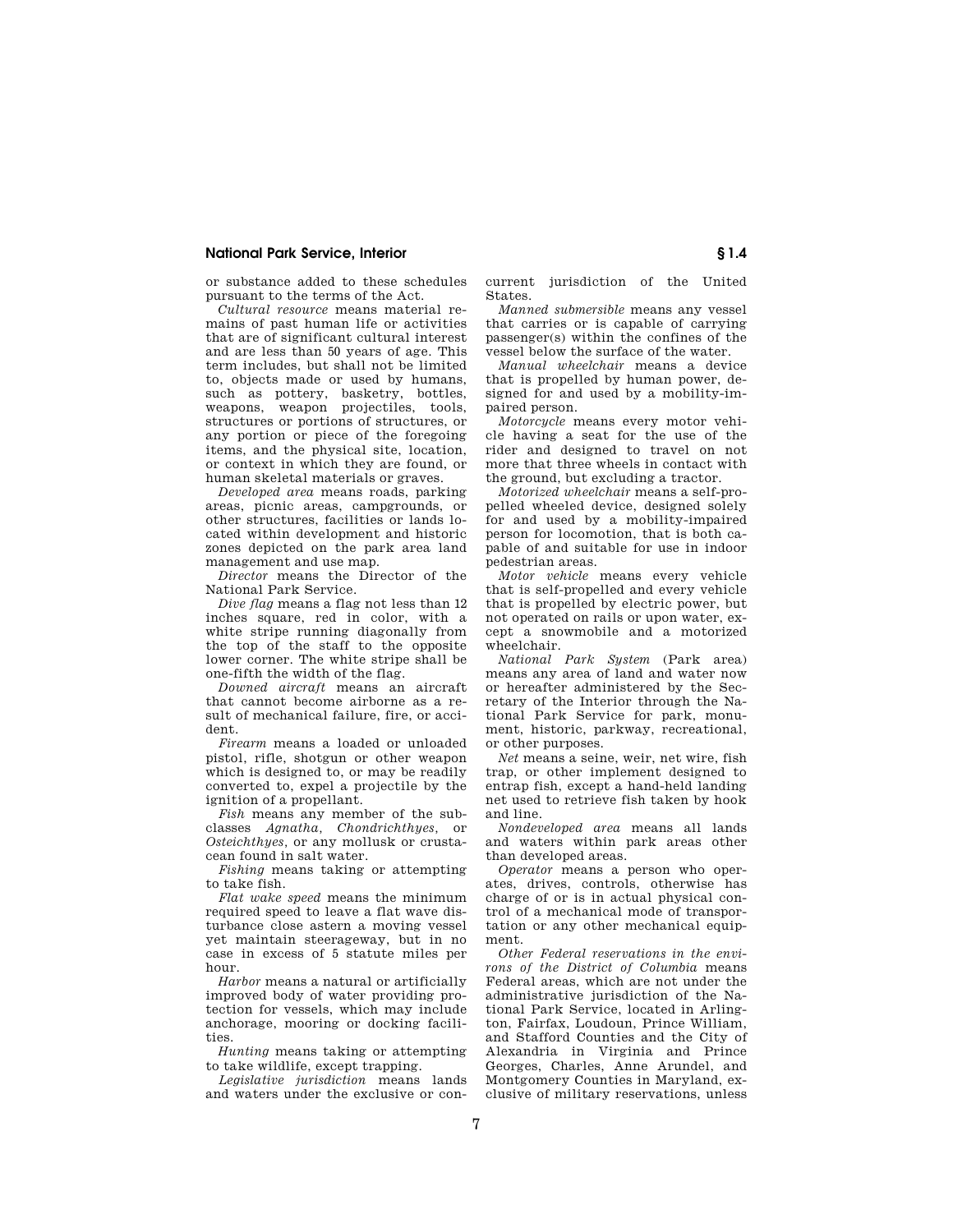the policing of military reservations by the U.S. Park Police is specifically requested by the Secretary of Defense or a designee thereof.

*Pack animal* means horses, burros, mules or other hoofed mammals when designated as pack animals by the superintendent.

*Park area.* See the definition for *National Park System* in this section.

*Park road* means the main-traveled surface of a roadway open to motor vehicles, owned, controlled or otherwise administered by the National Park Service.

*Permit* means a written authorization to engage in uses or activities that are otherwise prohibited, restricted, or regulated.

*Person* means an individual, firm, corporation, society, association, partnership, or private or public body.

*Personal watercraft* refers to a vessel, usually less than 16 feet in length, which uses an inboard, internal combustion engine powering a water jet pump as its primary source of propulsion. The vessel is intended to be operated by a person or persons sitting, standing or kneeling on the vessel, rather than within the confines of the hull. The length is measured from end to end over the deck excluding sheer, meaning a straight line measurement of the overall length from the foremost part of the vessel to the aftermost part of the vessel, measured parallel to the centerline. Bow sprits, bumpkins, rudders, outboard motor brackets, and similar fittings or attachments, are not included in the measurement. Length is stated in feet and inches.

*Pet* means a dog, cat or any animal that has been domesticated.

*Possession* means exercising direct physical control or dominion, with or without ownership, over property, or archeological, cultural or natural resources.

*Power-driven vessel* means any vessel propelled by machinery.

*Practitioner* means a physician, dentist, veterinarian, scientific investigator, pharmacy, hospital or other person licensed, registered or otherwise permitted by the United States or the jurisdiction in which such person practices to distribute or possess a controlled substance in the course of professional practice.

*Public use limit* means the number of persons; number and type of animals; amount, size and type of equipment. vessels, mechanical modes of conveyance, or food/beverage containers allowed to enter, be brought into, remain in, or be used within a designated geographic area or facility; or the length of time a designated geographic area or facility may be occupied.

*Refuse* means trash, garbage, rubbish, waste papers, bottles or cans, debris, litter, oil, solvents, liquid waste, or other discarded materials.

*Regional Director* means the official in charge of a geographic area of the National Park Service.

*Sailing vessel* means any vessel under sail provided, if propelling machinery is fitted, it is not being used.

*Secretary* means the Secretary of the Interior.

*Services* means, but is not limited to, meals and lodging, labor, professional services, transportation, admission to exhibits, use of telephone or other utilities, or any act for which payment is customarily received.

*Sewage* means human body waste or the waste from a toilet or other receptacle intended to receive or retain body waste.

*Smoking* means the carrying of lighted cigarettes, cigars or pipes, or the intentional and direct inhalation of smoke from these objects.

*Snowmobile* means a self-propelled vehicle intended for travel primarily on snow, having a curb weight of not more than 1000 pounds (450 kg), driven by a track or tracks in contact with the snow, and steered by ski or skis in contact with the snow.

*State* means a State, territory, or possession of the United States.

*State law* means the applicable and nonconflicting laws, statutes, regulations, ordinances, infractions and codes of the State(s) and political subdivision(s) within whose exterior boundaries a park area or a portion thereof is located.

*Superintendent* means the official in charge of a park area or an authorized representative thereof

*Take* or *taking* means to pursue, hunt, harass, harm, shoot, trap, net, capture,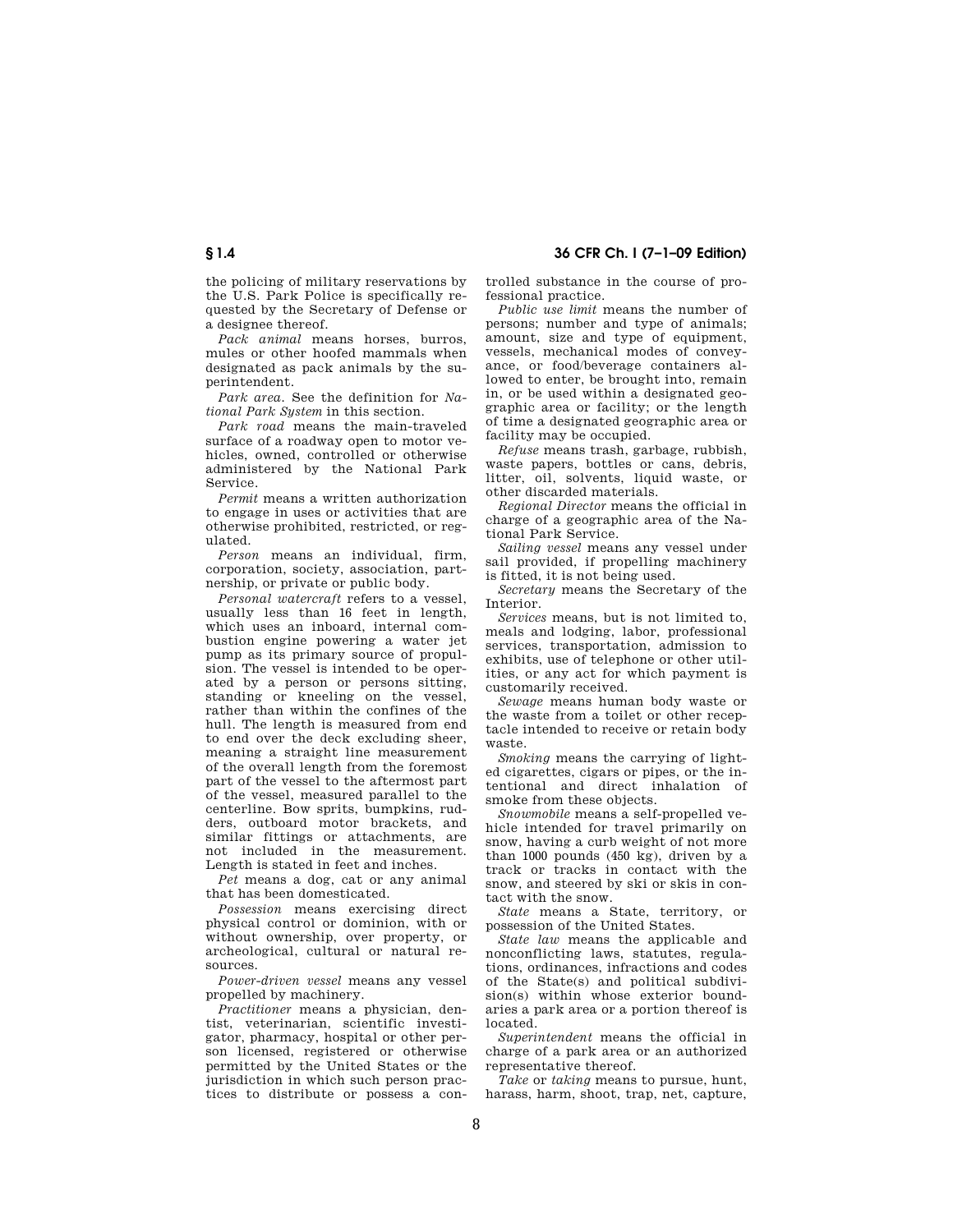collect, kill, wound, or attempt to do any of the above.

*Traffic* means pedestrians, ridden or herded animals, vehicles, and other conveyances, either singly or together while using any road, trail, street or other thoroughfare for purpose of travel.

*Traffic control device* means a sign, signal, marking or other device placed or erected by, or with the concurrence of, the Superintendent for the purpose of regulating, warning, guiding or otherwise controlling traffic or regulating the parking of vehicles.

*Trap* means a snare, trap, mesh, wire or other implement, object or mechanical device designed to entrap or kill animals other than fish.

*Trapping* means taking or attempting to take wildlife with a trap.

*Underwater diving* means the use of any apparatus, whether self contained or connected to a distant source of air or other gas, whereby a person wholly or partially submerged in water, can obtain or reuse air or any other gas or gasses for breathing without returning to the surface of the water. Underwater diving would include, but is not be limited to use of SCUBA, surface supplied air, mixed gas, or re-breathers.

*Underway* means when a vessel is not at anchor, moored, made fast to the shore or docking facility, or aground.

*Unloaded,* as applied to weapons and firearms, means that: (1) There is no unexpended shell, cartridge, or projectile in any chamber or cylinder of a firearm or in a clip or magazine inserted in or attached to a firearm;

(2) A muzzle-loading weapon does not contain gun powder in the pan, or the percussion cap is not in place; and

(3) Bows, crossbows, spear guns or any implement capable of discharging a missile or similar device by means of a loading or discharging mechanism, when that loading or discharging mechanism is not charged or drawn.

*Un-manned submersible* means any device operated by remote control, used or capable of being used, to search or collect below the surface of the water. This definition does not apply to a device being used lawfully for fishing.

*Vehicle* means every device in, upon, or by which a person or property is or may be transported or drawn on land, except snowmobiles and devices moved by human power or used exclusively upon stationary rails or track.

*Vessel* means every description of watercraft, or other artificial contrivance used, or capable of being used, as a means of transportation on the water. This definition does not apply to a seaplane on the water.

*Weapon* means a firearm, compressed gas or spring-powered pistol or rifle, bow and arrow, crossbow, blowgun, speargun, hand-thrown spear, slingshot, irritant gas device, explosive device, or any other implement designed to discharge missiles, and includes a weapon the possession of which is prohibited under the laws of the State in which the park area or portion thereof is located.

*Wildlife* means any member of the animal kingdom and includes a part, product, egg or offspring thereof, or the dead body or part thereof, except fish.

(b) In addition to the definitions in paragraph (a), for the purpose of the regulations contained in parts 3 and 7 of this chapter, the definitions pertaining to navigation, navigable waters and shipping enumerated in title 14 United States Code, title 33 Code of Federal Regulations, title 46 Code of Federal Regulations, title 49 Code of Federal Regulations, the Federal Boating Safety Act of 1971, and the Inland Navigational Rules Act of 1980, shall apply for boating and water activities.

[48 FR 30275, June 30, 1983, as amended at 49 FR 18449, Apr. 30, 1984; 51 FR 37011, Oct. 17, 1986; 52 FR 10683, Apr. 2, 1987; 60 FR 55790, Nov. 3, 1995; 61 FR 35136, July 5, 1996; 62 FR 30234, June 3, 1997; 65 FR 15089, Mar. 21, 2000; 72 FR 13702, Mar. 23, 2007]

## **§ 1.5 Closures and public use limits.**

(a) Consistent with applicable legislation and Federal administrative policies, and based upon a determination that such action is necessary for the maintenance of public health and safety, protection of environmental or scenic values, protection of natural or cultural resources, aid to scientific research, implementation of management responsibilities, equitable allocation and use of facilities, or the avoidance of conflict among visitor use activities, the superintendent may: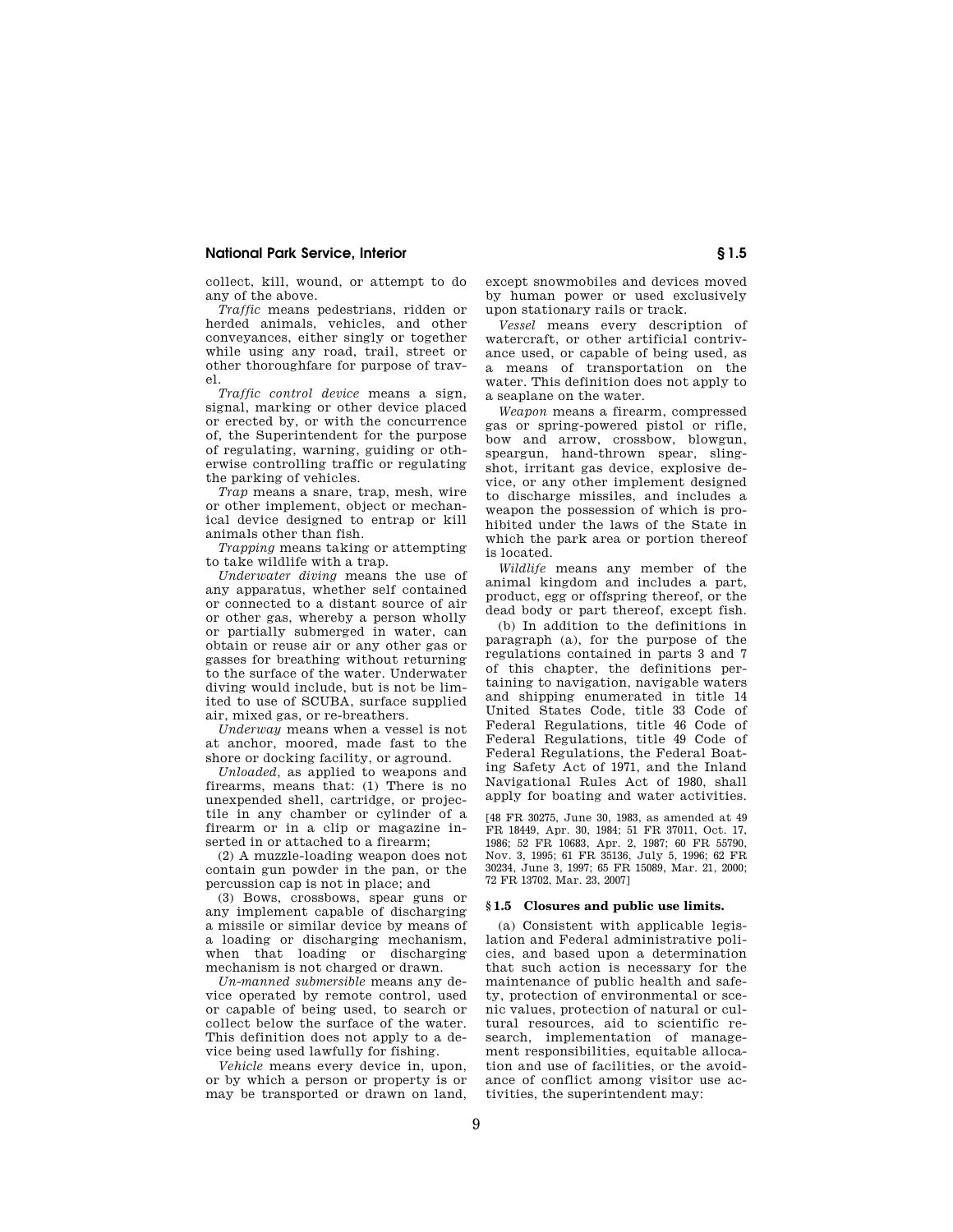(1) Establish, for all or a portion of a

park area, a reasonable schedule of visiting hours, impose public use limits, or close all or a portion of a park area to all public use or to a specific use or activity.

(2) Designate areas for a specific use or activity, or impose conditions or restrictions on a use or activity.

(3) Terminate a restriction, limit, closure, designation, condition, or visiting hour restriction imposed under paragraph (a)(1) or (2) of this section.

(b) Except in emergency situations, a closure, designation, use or activity restriction or condition, or the termination or relaxation of such, which is of a nature, magnitude and duration that will result in a significant alteration in the public use pattern of the park area, adversely affect the park's natural, aesthetic, scenic or cultural values, require a long-term or significant modification in the resource management objectives of the unit, or is of a highly controversial nature, shall be published as rulemaking in the FED-ERAL REGISTER.

(c) Except in emergency situations, prior to implementing or terminating a restriction, condition, public use limit or closure, the superintendent shall prepare a written determination justifying the action. That determination shall set forth the reason(s) the restriction, condition, public use limit or closure authorized by paragraph (a) has been established, and an explanation of why less restrictive measures will not suffice, or in the case of a termination of a restriction, condition, public use limit or closure previously established under paragraph (a), a determination as to why the restriction is no longer necessary and a finding that the termination will not adversely impact park resources. This determination shall be available to the public upon request.

(d) To implement a public use limit, the superintendent may establish a permit, registration, or reservation system. Permits shall be issued in accordance with the criteria and procedures of §1.6 of this chapter.

(e) Except in emergency situations, the public will be informed of closures, designations, and use or activity restrictions or conditions, visiting hours, public use limits, public use limit procedures, and the termination or relaxation of such, in accordance with §1.7 of this chapter.

(f) Violating a closure, designation, use or activity restriction or condition, schedule of visiting hours, or public use limit is prohibited.

[48 FR 30275, June 30, 1983, as amended at 51 FR 29470, Aug. 18, 1986]

#### **§ 1.6 Permits.**

(a) When authorized by regulations set forth in this chapter, the superintendent may issue a permit to authorize an otherwise prohibited or restricted activity or impose a public use limit. The activity authorized by a permit shall be consistent with applicable legislation, Federal regulations and administrative policies, and based upon a determination that public health and safety, environmental or scenic values, natural or cultural resources, scientific research, implementation of management responsibilities, proper allocation and use of facilities, or the avoidance of conflict among visitor use activities will not be adversely impacted.

(b) Except as otherwise provided, application for a permit shall be submitted to the superintendent during normal business hours.

(c) The public will be informed of the existence of a permit requirement in accordance with §1.7 of this chapter.

(d) Unless otherwise provided for by the regulations in this chapter, the superintendent shall deny a permit that has been properly applied for only upon a determination that the designated capacity for an area or facility would be exceeded; or that one or more of the factors set forth in paragraph (a) of this section would be adversely impacted. The basis for denial shall be provided to the applicant upon request.

(e) The superintendent shall include in a permit the terms and conditions that the superintendent deems necessary to protect park resources or public safety and may also include terms or conditions established pursuant to the authority of any other section of this chapter.

(f) A compilation of those activities requiring a permit shall be maintained by the superintendent and available to the public upon request.

(g) The following are prohibited: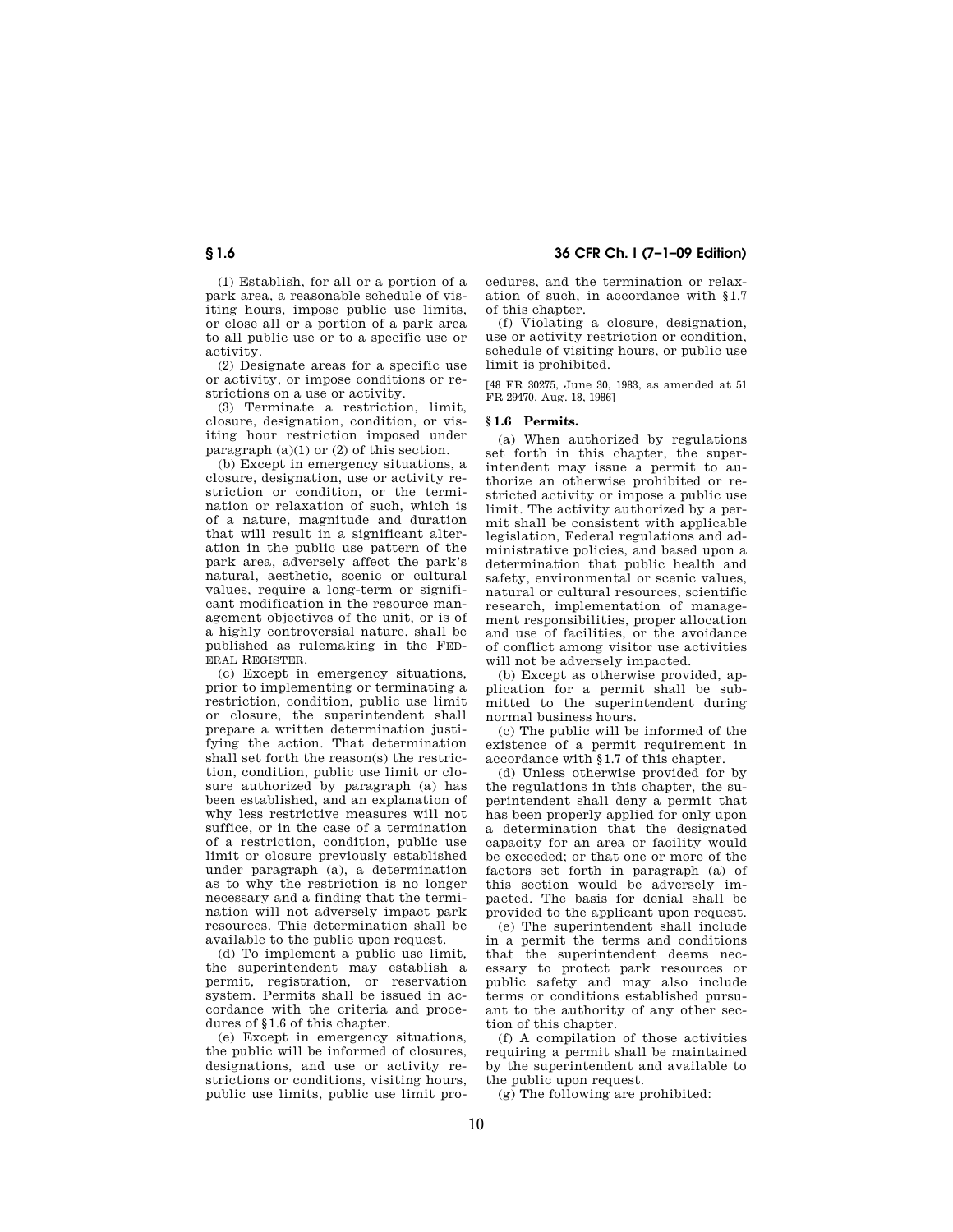(1) Engaging in an activity subject to a permit requirement imposed pursuant to this section without obtaining a permit; or

(2) Violating a term or condition of a permit issued pursuant to this section.

(h) Violating a term or condition of a permit issued pursuant to this section may also result in the suspension or revocation of the permit by the superintendent.

[48 FR 30275, June 30, 1983, as amended at 51 FR 29470, Aug. 18, 1986]

## **§ 1.7 Public notice.**

(a) Whenever the authority of §1.5(a) is invoked to restrict or control a public use or activity, to relax or revoke an existing restriction or control, to designate all or a portion of a park area as open or closed, or to require a permit to implement a public use limit, the public shall be notified by one or more of the following methods:

(1) Signs posted at conspicuous locations, such as normal points of entry and reasonable intervals along the boundary of the affected park locale.

(2) Maps available in the office of the superintendent and other places convenient to the public.

(3) Publication in a newspaper of general circulation in the affected area.

(4) Other appropriate methods, such as the removal of closure signs, use of electronic media, park brochures, maps and handouts.

(b) In addition to the above-described notification procedures, the superintendent shall compile in writing all the designations, closures, permit requirements and other restrictions imposed under discretionary authority. This compilation shall be updated annually and made available to the public upon request.

## **§ 1.8 Information collection.**

The information collection requirements contained in §§1.5, 2.4, 2.5, 2.10 2.12, 2.17, 2.33, 2.38, 2.50, 2.51, 2.52, 2.60, 2.61, 2.62, 3.3, 3.4, 4.4 and 4.11 have been approved by the Office of Management and Budget under 44 U.S.C. 3501 *et seq.,*  and assigned clearance number 1024– 0026. This information is being collected to provide superintendents data necessary to issue permits for special uses of park areas and to obtain notification of accidents that occur within park areas. This information will be used to grant administrative benefits and to facilitate prompt emergency response to accidents. In §§2.33, 3.4 and 4.4, the obligation to respond is mandatory; in all other sections the obligation to respond is required in order to obtain a benefit.

[52 FR 10683, Apr. 2, 1987]

## **§ 1.10 Symbolic signs.**

(a) The signs pictured below provide general information and regulatory guidance in park areas. Certain of the signs designate activities that are either allowed or prohibited. Activities symbolized by a sign bearing a slash mark are prohibited.

(b) The use of other types of signs not herein depicted is not precluded.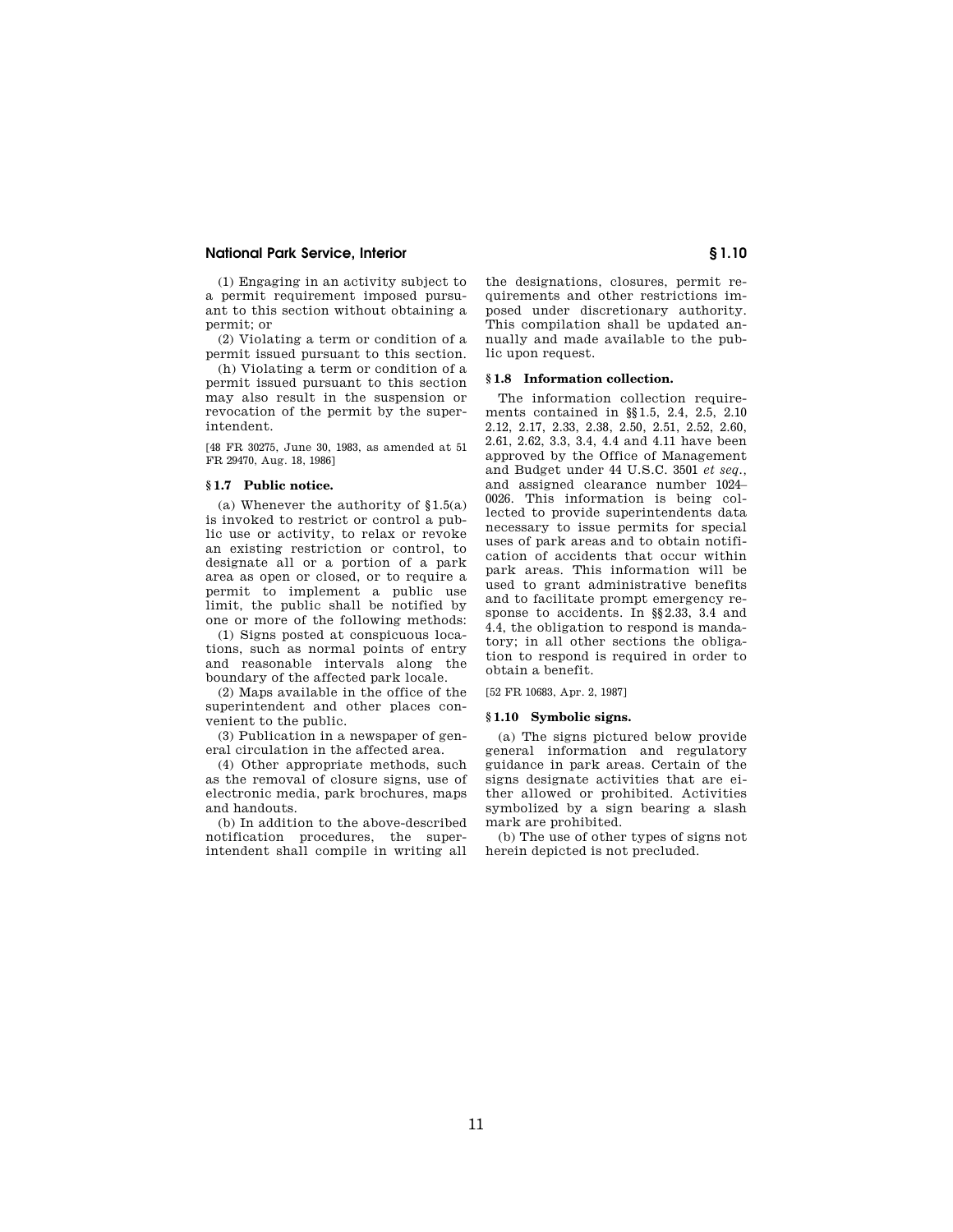## $$1.10$

## 36 CFR Ch. I (7-1-09 Edition)

GENERAL



AREA WHERE FIREARMS ARE PERMITTED.\*



LOCATION OF A DAM.



AREA WHERE SMOKING IS PERMITTED.\*



AREA WHERE BEARS ARE FREQUENT AND MIGHT BE VIEWED BY VISITORS.



ROADWAY OR OTHER FACILITY WHERE AUTO-MOBILES PERMITTED.\*



**DRINKING WATER.\*** 



ROADWAY WHERE TRUCKS PERMITTED.\*



FISH HATCHERY.



TUNNEL.



AREA WHERE DEER ARE FREQUENT AND MIGHT BE **VIEWED BY VISITORS.** 



AN OBSERVATION, LOOK-OUT OR FIRE TOWER.



VISITOR INFORMATION.



A LIGHT HOUSE.



RANGER STATION OR ADMINISTRATIVE OFFICE.



AREA OF FALLING ROCKS.



ROAD CROSSING PER-MITTED.\*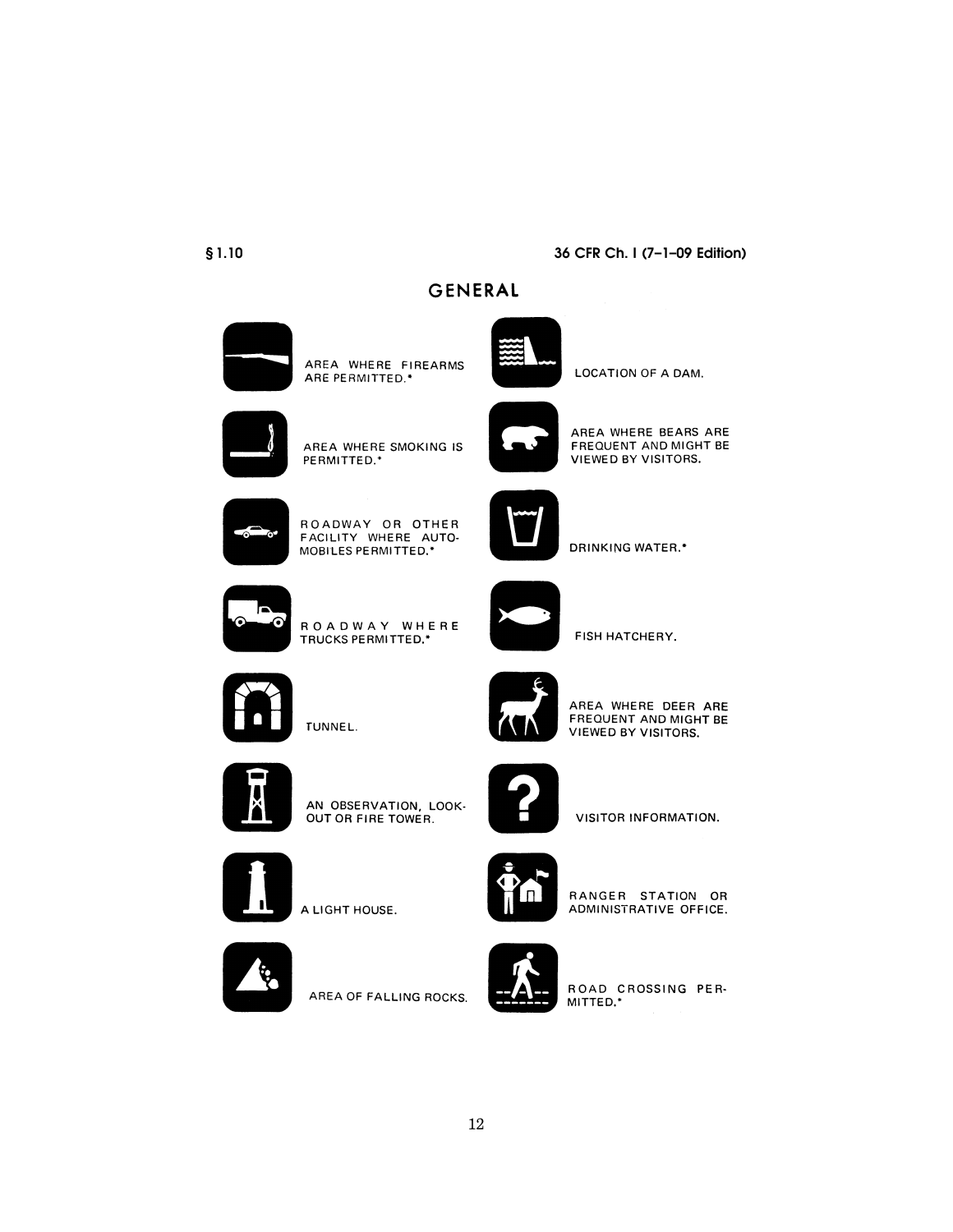

**AREA WHERE PETS UNDER PHYSICAL CONTROL PERMITTED** 

# **ACCOMMODATIONS OR SERVICE**



**PUBLIC OVERNIGHT PUBLIC OVERNIGHT<br>ACCOMMODATIONS<br>(HOTEL, LODGE,<br>MOTEL, ETC.)** 



**PUBLIC TELEPHONE** 



**RESTAURANT, CAFETERIA, SNACK SHOP, LUNCHROOM** 



**U.S. POST OFFICE** 



**GROCERIES, FOOD<br>OR CAMP STORE** 



**AUTOMOBILE OR BOAT REPAIRS** 



**MEN'S RESTROOM** 



**RESTROOMS FOR BOTH MEN AND WOMEN** 



**WOMEN'S RESTROOM** 



**FIRST AID STATION** 



FACILITY FOR<br>THE PHYSICALLY<br>HANDICAPPED



**AIRPORT OR<br>LANDING STRIP** 











**BUS OR TOUR VEHICLE STOP** 

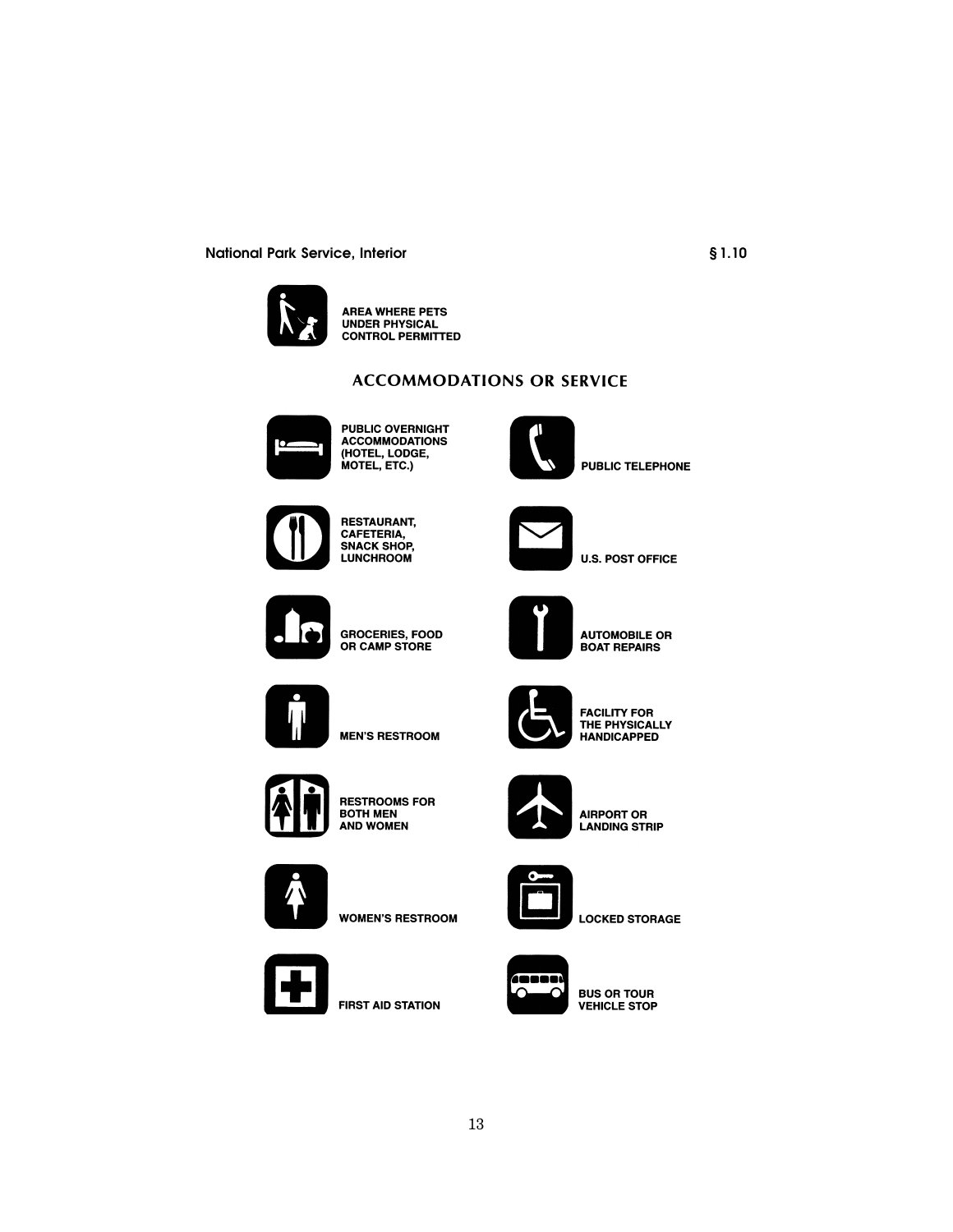## $$1.10$



GAS STATION OR GAS<br>DOCK.



PICNIC SHELTER.



AREA WHERE TRAILERS<br>OR TRAILER CAMPING PERMITTED.\*

36 CFR Ch. I (7-1-09 Edition)



AREA WHERE PARKING OF MOTOR VEHICLES PER-<br>MITTED.\*



TRAILER SANITARY<br>STATION FOR DUMPING<br>WASTE FROM HOLDING



SHOWER FACILITY.

VEHICLE FERRY.



AREA WHERE CAMPFIRES PERMITTED.\*



OBSERVATION POINT FROM WHICH SCENIC AND HISTORIC AREAS CAN BE SEEN OR PHOTOGRAPHED



TRAIL SHELTER, PROVID-ING SOME PROTECTION FROM THE WEATHER.



TRAIL SLEEPING SHELTERS.



AREA WHERE PICNICKING PERMITTED.\*



AREA WHERE PUBLIC CAMPING PERMITTED.\*



**KENNEL FOR PETS** 

# WINTER RECREATION

14



WINTER RECREATION AREA



CROSS COUNTRY SKI TRAIL.



TANKS.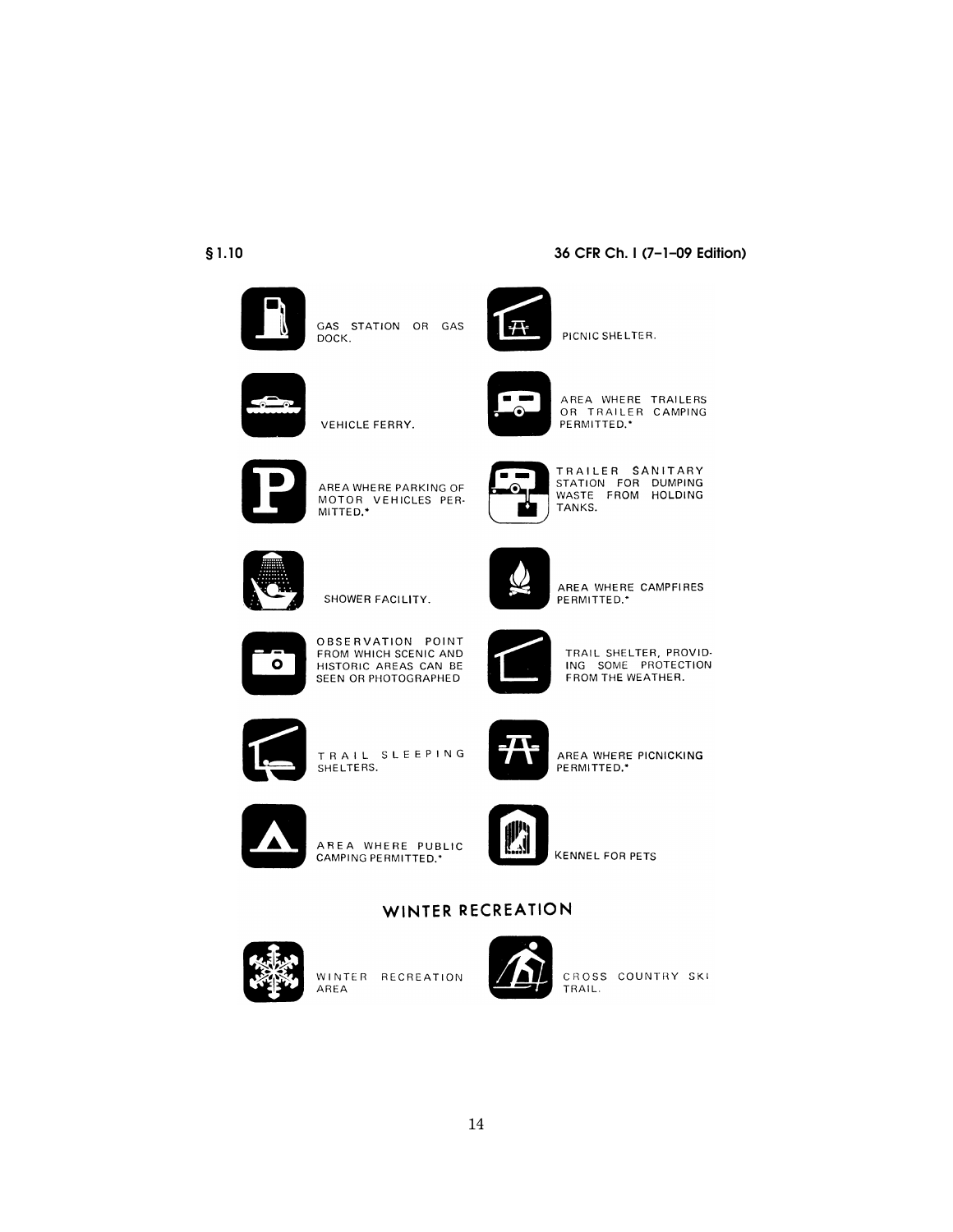

AREA WHERE DOWNHILL SKIING PERMITTED.\*



AREA WHERE ICE SKAT. ING PERMITTED \*



SKI JUMP FACILITY.



TRAIL WHERE SKI BOB-**BING PERMITTED.\*** 



SLEDDING AND SNOW<br>PLAY AREA.\*



AREA OR TRAIL WHERE<br>SNOWMOBILES PER<br>MITTED.\*

# **WATER RECREATION**



WATER RECREATION<br>AREA, OR BOAT DOCK,<br>HARBOR, BOAT SLIPS, OR<br>BOAT MARINA.



AREA WHERE WATER SKIING PERMITTED.\*



RAMP WHERE BOAT LAUNCHING PERMITTED.\*



WATER OR BEACH WHERE<br>SURFING ACTIVITIES ARE<br>PERMITTED \*

AREA WHERE SCUBA<br>DIVING PERMITTED.\*



AREA WHERE MOTOR-<br>BOATS AND MOTOR<br>VESSELSPERMITTED.\*



AREA WHERE SAILBOATS ARE PERMITTED.\*



AREA FOR HAND<br>PROPELLED VESSELS<br>(ROW BOATS, CANOES, KAYAKS.)



AREA WHERE SWIMMING

PERMITTED.\*



AREA WHERE DIVING PERMITTED.\*

 $$1.10$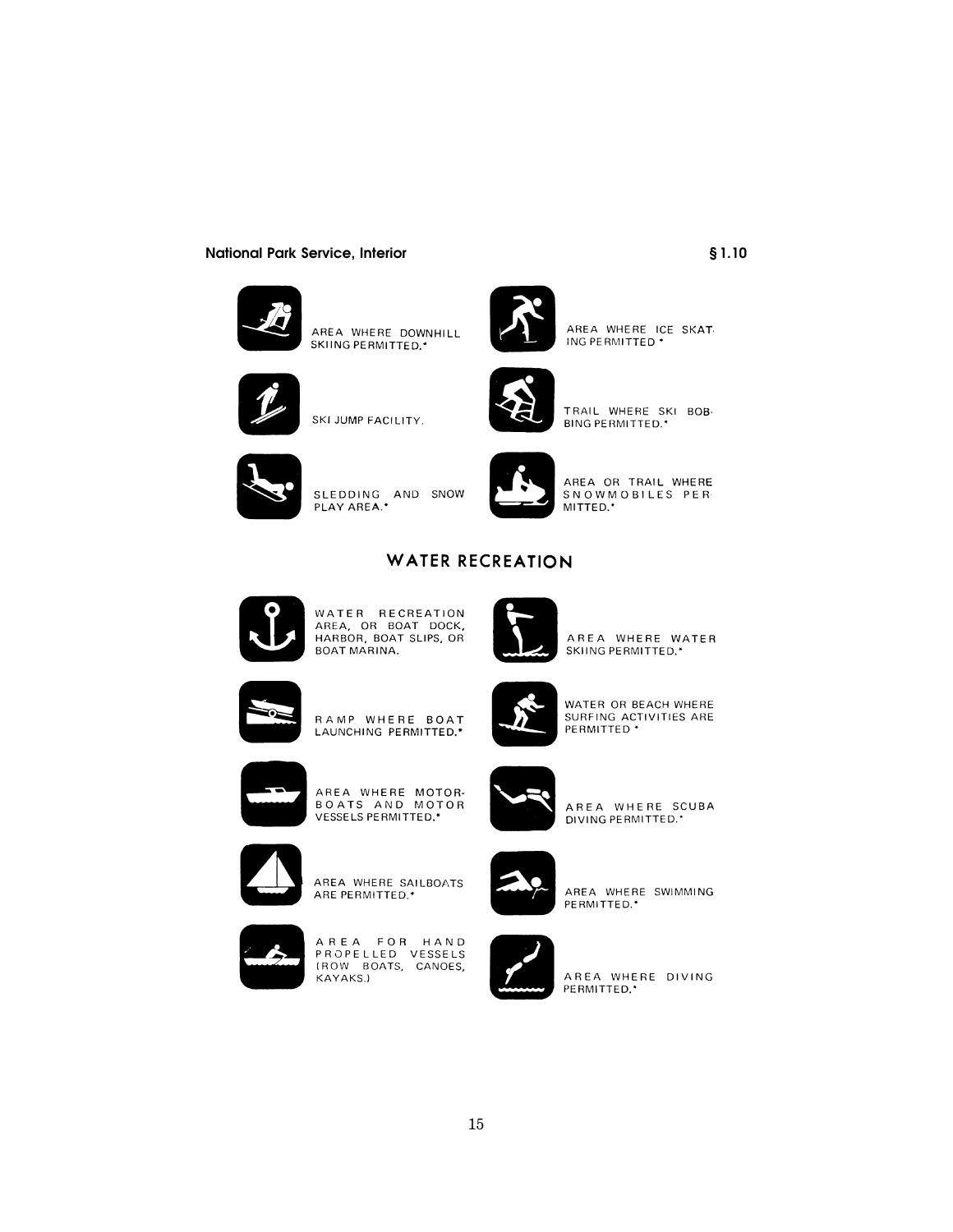## $$1.10$



FISHING PERMITTED.\*

# LAND RECREATION



TRAIL OR AREA WHERE<br>H O R S E R I D I N G<br>PERMITTED \*



AMPHITHEATER, CAMP-<br>FIRE CIRCLE OR OTHER ASSEMBLY POINT WHERE PROGRAMS ARE PRESENT-

36 CFR Ch. I (7-1-09 Edition)



TRAIL WHERE MOTOR-CYCLES PERMITTED.\*



TRAMWAY, SKI LIFT, OR SIMILAR DEVICE.



AREA WHERE HUNTING PERMITTED.\*

HORSE OR MULE STABLE.



TRAIL WHERE OFF-ROAD<br>RECREATION VEHICLES<br>PERMITTED.'



INTERPRETIVE TRAIL.



PLAYGROUND FOR CHILDREN.

HIKING TRAIL.



INTERPRETIVE AUTO TOUR ROUTE



\*THE ABOVE SYMBOLS INDICATED BY ASTERISKS WHEN DISPLAYED WITH A POSED OVER THE

SYMBOL INDICATES THE ACTIVITY IS<br>PROHIBITED. THE DESIGN AND FORM OF<br>SUCH A SLASH IS HERE PICTURED.

[48 FR 30275, June 30, 1983, as amended at 61 FR 46556, Sept. 4, 1996]

16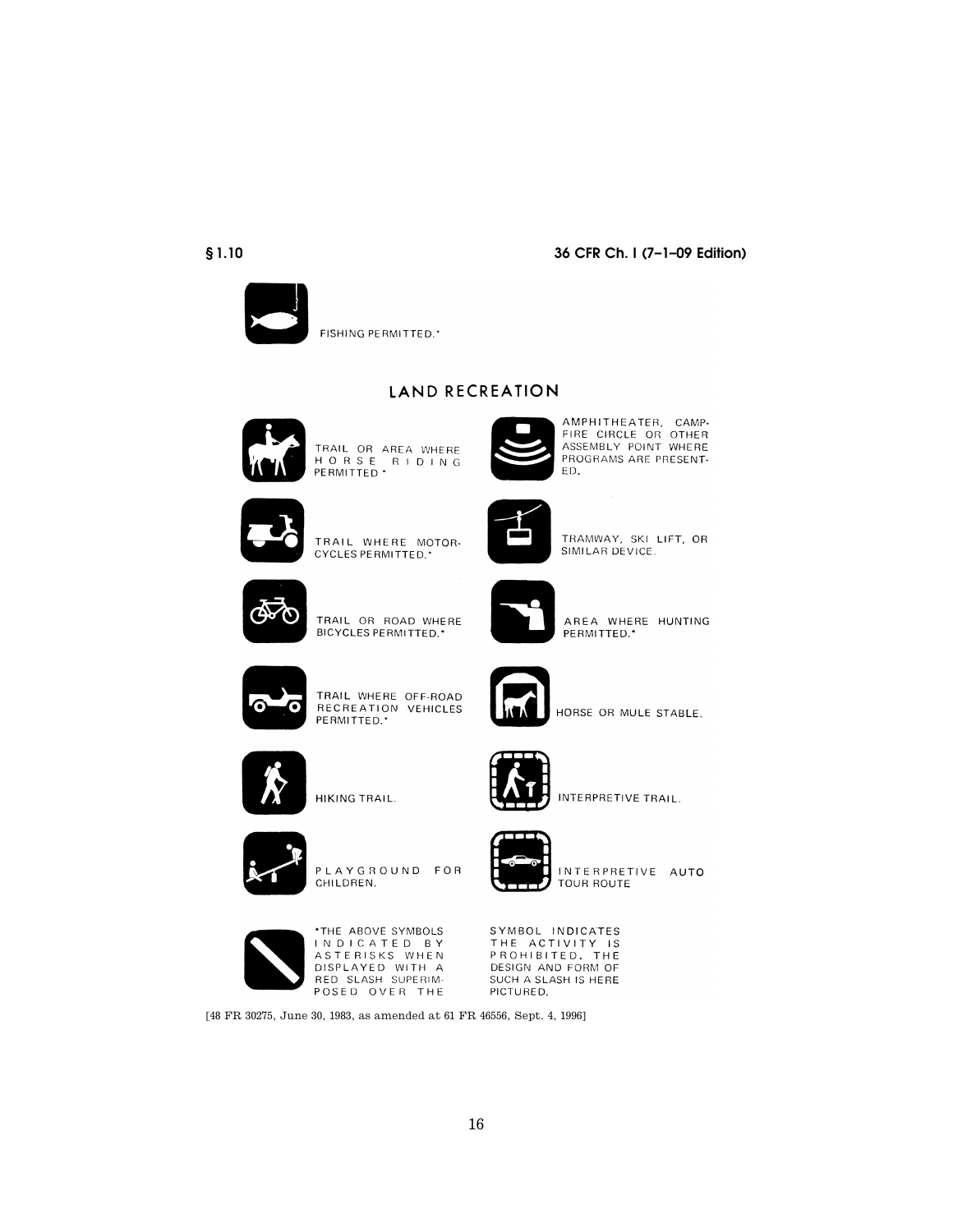## **PART 2—RESOURCE PROTECTION, PUBLIC USE AND RECREATION**

Sec.

- 2.1 Preservation of natural, cultural and archeological resources.
- 2.2 Wildlife protection.<br>2.3 Fishing.
- 2.3 Fishing.<br>2.4 Weanons
- Weapons, traps and nets.
- 2.5 Research specimens.
- 2.10 Camping and food storage.
- 2.11 Picnicking.<br>2.12 Audio distu
- 2.12 Audio disturbances.<br>2.13 Fires 2.13 Fires.
- 2.14 Sanitation and refuse.
- 2.15 Pets.
- 
- 2.16 Horses and pack animals.
- 2.17 Aircraft and air delivery.<br>2.18 Snowmobiles Snowmobiles.
- 
- 2.19 Winter activities. 2.20 Skating, skateboards and similar de-
- vices.
- 2.21 Smoking.<br>2.22 Property
- 2.22 Property.<br>2.23 Recreation Recreation fees.
- 2.30 Misappropriation of property and services.
- 2.31 Trespassing, tampering and vandalism.
- 2.32 Interfering with agency functions.<br>2.33 Report of injury or damage.
- Report of injury or damage.
- 2.34 Disorderly conduct.
- 2.35 Alcoholic beverages and controlled substances.
- 2.36 Gambling.<br>2.37 Noncomme
- Noncommercial soliciting.
- 2.38 Explosives.
- Special events.
- 2.51 Public assemblies, meetings.<br>2.52 Sale or distribution of printer
- Sale or distribution of printed matter.
- 2.60 Livestock use and agriculture.<br>2.61 Residing on Federal lands Residing on Federal lands.
- 2.62 Memorialization.
- 

AUTHORITY: 16 U.S.C. 1, 3, 9a, 462(k).

SOURCE: 48 FR 30282, June 30, 1983, unless otherwise noted.

## **§ 2.1 Preservation of natural, cultural and archeological resources.**

(a) Except as otherwise provided in this chapter, the following is prohibited:

(1) Possessing, destroying, injuring, defacing, removing, digging, or disturbing from its natural state:

(i) Living or dead wildlife or fish, or the parts or products thereof, such as antlers or nests.

(ii) Plants or the parts or products thereof.

(iii) Nonfossilized and fossilized paleontological specimens, cultural or archeological resources, or the parts thereof.

(iv) A mineral resource or cave formation or the parts thereof.

(2) Introducing wildlife, fish or plants, including their reproductive bodies, into a park area ecosystem.

(3) Tossing, throwing or rolling rocks or other items inside caves or caverns, into valleys, canyons, or caverns, down hillsides or mountainsides, or into thermal features.

(4) Using or possessing wood gathered from within the park area: *Provided, however,* That the superintendent may designate areas where dead wood on the ground may be collected for use as fuel for campfires within the park area.

(5) Walking on, climbing, entering, ascending, descending, or traversing an archeological or cultural resource, monument, or statue, except in designated areas and under conditions established by the superintendent.

(6) Possessing, destroying, injuring, defacing, removing, digging, or disturbing a structure or its furnishing or fixtures, or other cultural or archeological resources.

(7) Possessing or using a mineral or metal detector, magnetometer, side scan sonar, other metal detecting device, or subbottom profiler.

This paragraph does not apply to:

(i) A device broken down and stored or packed to prevent its use while in park areas.

(ii) Electronic equipment used primarily for the navigation and safe operation of boats and aircraft.

(iii) Mineral or metal detectors, magnetometers, or subbottom profilers used for authorized scientific, mining, or administrative activities.

(b) The superintendent may restrict hiking or pedestrian use to a designated trail or walkway system pursuant to §§1.5 and 1.7. Leaving a trail or walkway to shortcut between portions of the same trail or walkway, or to shortcut to an adjacent trail or walkway in violation of designated restrictions is prohibited.

 $(c)(1)$  The superintendent may designate certain fruits, berries, nuts, or unoccupied seashells which may be gathered by hand for personal use or consumption upon a written determination that the gathering or consumption will not adversely affect park wildlife, the reproductive potential of a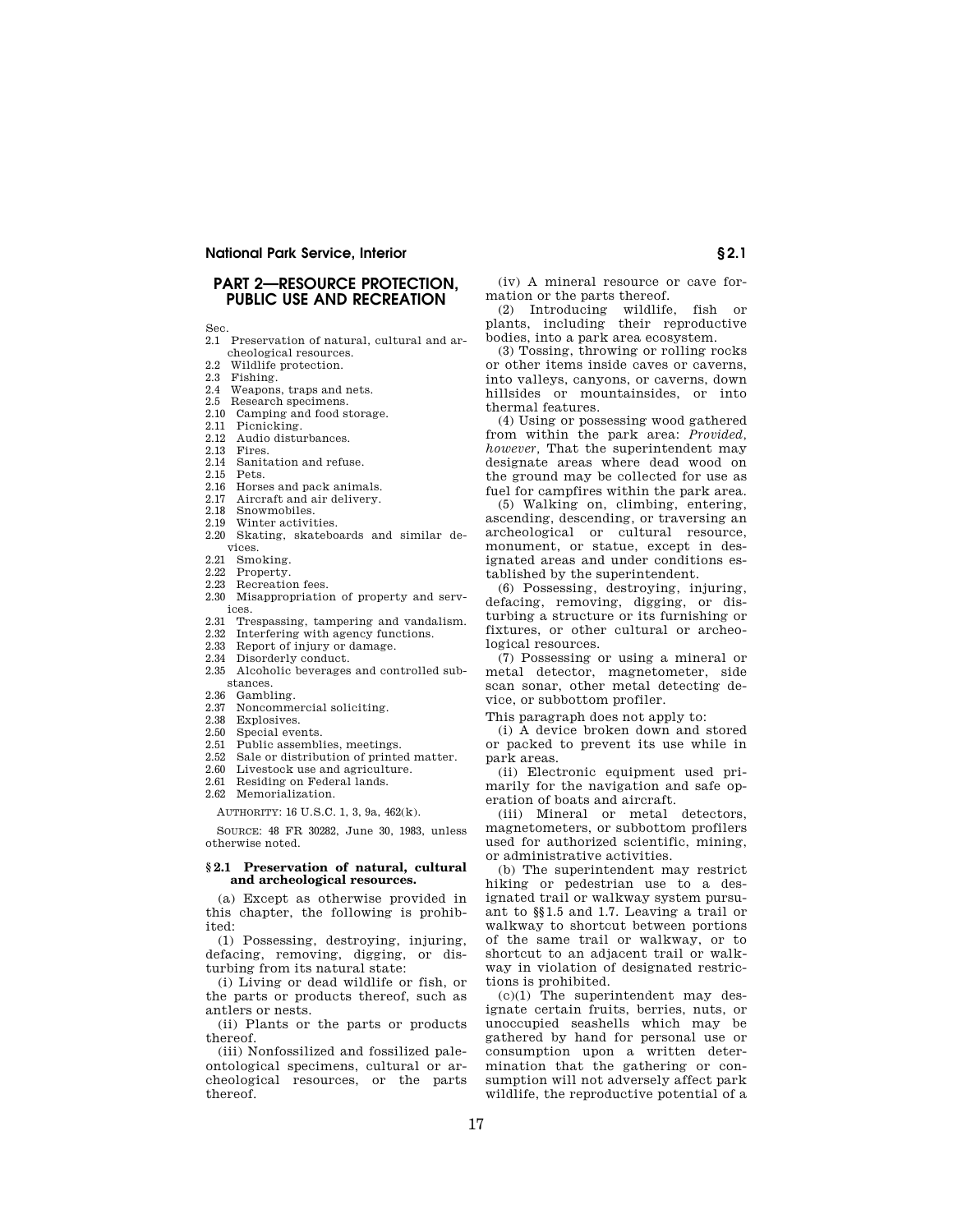plant species, or otherwise adversely affect park resources.

(2) The superintendent may:

(i) Limit the size and quantity of the natural products that may be gathered or possessed for this purpose; or

(ii) Limit the location where natural products may be gathered; or

(iii) Restrict the possession and consumption of natural products to the park area.

(3) The following are prohibited:

(i) Gathering or possessing undesignated natural products.

(ii) Gathering or possessing natural products in violation of the size or quantity limits designated by the superintendent.

(iii) Unauthorized removal of natural products from the park area.

(iv) Gathering natural products outside of designated areas.

(v) Sale or commercial use of natural products.

(d) This section shall not be construed as authorizing the taking, use or possession of fish, wildlife or plants for ceremonial or religious purposes, except where specifically authorized by Federal statutory law, treaty rights, or in accordance with §2.2 or §2.3.

NOTE: Regulations concerning archeological resources are found in 43 CFR part 3.

## **§ 2.2 Wildlife protection.**

(a) The following are prohibited:

(1) The taking of wildlife, except by authorized hunting and trapping activities conducted in accordance with paragraph (b) of this section.

(2) The feeding, touching, teasing, frightening or intentional disturbing of wildlife nesting, breeding or other activities.

(3) Possessing unlawfully taken wildlife or portions thereof.

(b) *Hunting and trapping.* (1) Hunting shall be allowed in park areas where such activity is specifically mandated by Federal statutory law.

(2) Hunting may be allowed in park areas where such activity is specifically authorized as a discretionary activity under Federal statutory law if the superintendent determines that such activity is consistent with public safety and enjoyment, and sound resource management principles. Such

hunting shall be allowed pursuant to special regulations.

(3) Trapping shall be allowed in park areas where such activity is specifically mandated by Federal statutory law.

(4) Where hunting or trapping or both are authorized, such activities shall be conducted in accordance with Federal law and the laws of the State within whose exterior boundaries a park area or a portion thereof is located. Nonconflicting State laws are adopted as a part of these regulations.

(c) Except in emergencies or in areas under the exclusive jurisdiction of the United States, the superintendent shall consult with appropriate State agencies before invoking the authority of §1.5 for the purpose of restricting hunting and trapping or closing park areas to the taking of wildlife where such activities are mandated or authorized by Federal statutory law.

(d) The superintendent may establish conditions and procedures for transporting lawfully taken wildlife through the park area. Violation of these conditions and procedures is prohibited.

(e) The Superintendent may designate all or portions of a park area as closed to the viewing of wildlife with an artificial light. Use of an artificial light for purposes of viewing wildlife in closed areas is prohibited.

(f) Authorized persons may check hunting and trapping licenses and permits; inspect weapons, traps and hunting and trapping gear for compliance with equipment restrictions; and inspect wildlife that has been taken for compliance with species, size and other taking restrictions.

(g) The regulations contained in this section apply, regardless of land ownership, on all lands and waters within a park area that are under the legislative jurisdiction of the United States.

[48 FR 30282, June 30, 1983, as amended at 49 FR 18450, Apr. 30, 1984; 51 FR 33264, Sept. 19, 1986; 52 FR 35240, Sept. 18, 1987]

## **§ 2.3 Fishing.**

(a) Except in designated areas or as provided in this section, fishing shall be in accordance with the laws and regulations of the State within whose exterior boundaries a park area or portion thereof is located. Nonconflicting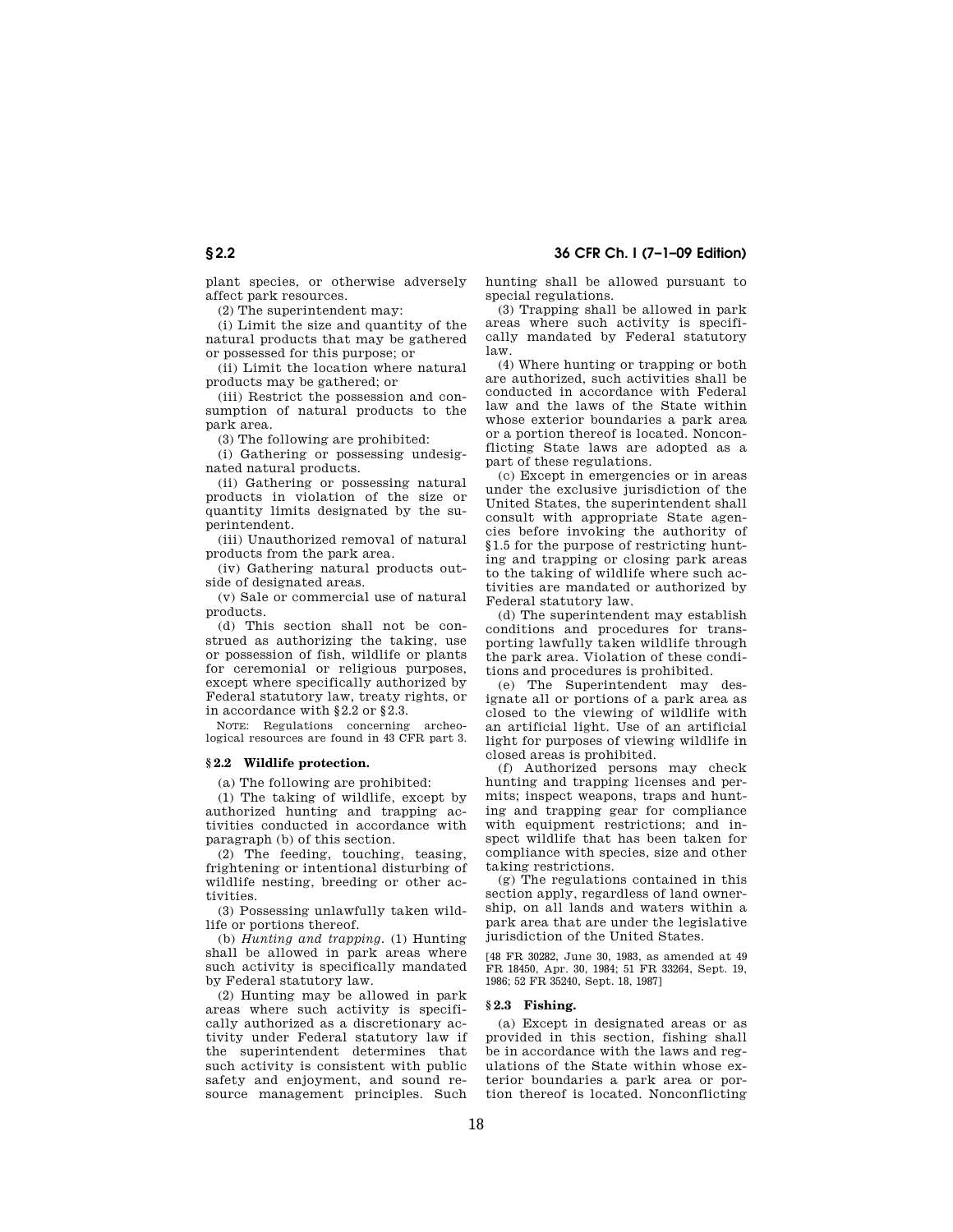State laws are adopted as a part of these regulations.

(b) State fishing licenses are not required in Big Bend, Crater Lake, Denali, Glacier, Isle Royale (inland waters only), Mammoth Cave, Mount Rainer, Olympic and Yellowstone National Parks.

(c) Except in emergencies or in areas under the exclusive jurisdiction of the United States, the superintendent shall consult with appropriate State agencies before invoking the authority of §1.5 for the purpose of restricting or closing park areas to the taking of fish.

(d) The following are prohibited:

(1) Fishing in fresh waters in any manner other than by hook and line, with the rod or line being closely attended.

(2) Possessing or using as bait for fishing in fresh waters, live or dead minnows or other bait fish, amphibians, nonpreserved fish eggs or fish roe, except in designated waters. Waters which may be so designated shall be limited to those where non-native species are already established, scientific data indicate that the introduction of additional numbers or types of non-native species would not impact populations of native species adversely, and park management plans do not call for elimination of non-native species.

(3) Chumming or placing preserved or fresh fish eggs, fish roe, food, fish parts, chemicals, or other foreign substances in fresh waters for the purpose of feeding or attracting fish in order that they may be taken.

(4) Commercial fishing, except where specifically authorized by Federal statutory law.

(5) Fishing by the use of drugs, poisons, explosives, or electricity.

(6) Digging for bait, except in privately owned lands.

(7) Failing to return carefully and immediately to the water from which it was taken a fish that does not meet size or species restrictions or that the person chooses not to keep. Fish so released shall not be included in the catch or possession limit: *Provided,*  That at the time of catching the person did not possess the legal limit of fish.

(8) Fishing from motor road bridges, from or within 200 feet of a public raft or float designated for water sports, or within the limits of locations designated as swimming beaches, surfing areas, or public boat docks, except in designated areas.

(e) Except as otherwise designated, fishing with a net, spear, or weapon in the salt waters of park areas shall be in accordance with State law.

(f) Authorized persons may check fishing licenses and permits; inspect creels, tackle and fishing gear for compliance with equipment restrictions; and inspect fish that have been taken for compliance with species, size and other taking restrictions.

(g) The regulations contained in this section apply, regardless of land ownership, on all lands and waters within a park area that are under the legislative jurisdiction of the United States.

[48 FR 30282, June 30, 1983, as amended at 52 FR 35240, Sept. 18, 1987]

## **§ 2.4 Weapons, traps and nets.**

(a)(1) Except as otherwise provided in this section and parts 7 (special regulations) and 13 (Alaska regulations), the following are prohibited:

(i) Possessing a weapon, trap or net

(ii) Carrying a weapon, trap or net

(iii) Using a weapon, trap or net

(2) Weapons, traps or nets may be carried, possessed or used:

(i) At designated times and locations in park areas where:

(A) The taking of wildlife is authorized by law in accordance with §2.2 of this chapter;

(B) The taking of fish is authorized by law in accordance with §2.3 of this part.

(ii) When used for target practice at designated times and at facilities or locations designed and constructed specifically for this purpose and designated pursuant to special regulations.

(iii) Within a residential dwelling. For purposes of this subparagraph only, the term ''residential dwelling'' means a fixed housing structure which is either the principal residence of its occupants, or is occupied on a regular and recurring basis by its occupants as an alternate residence or vacation home.

(3) Traps, nets and unloaded weapons may be possessed within a temporary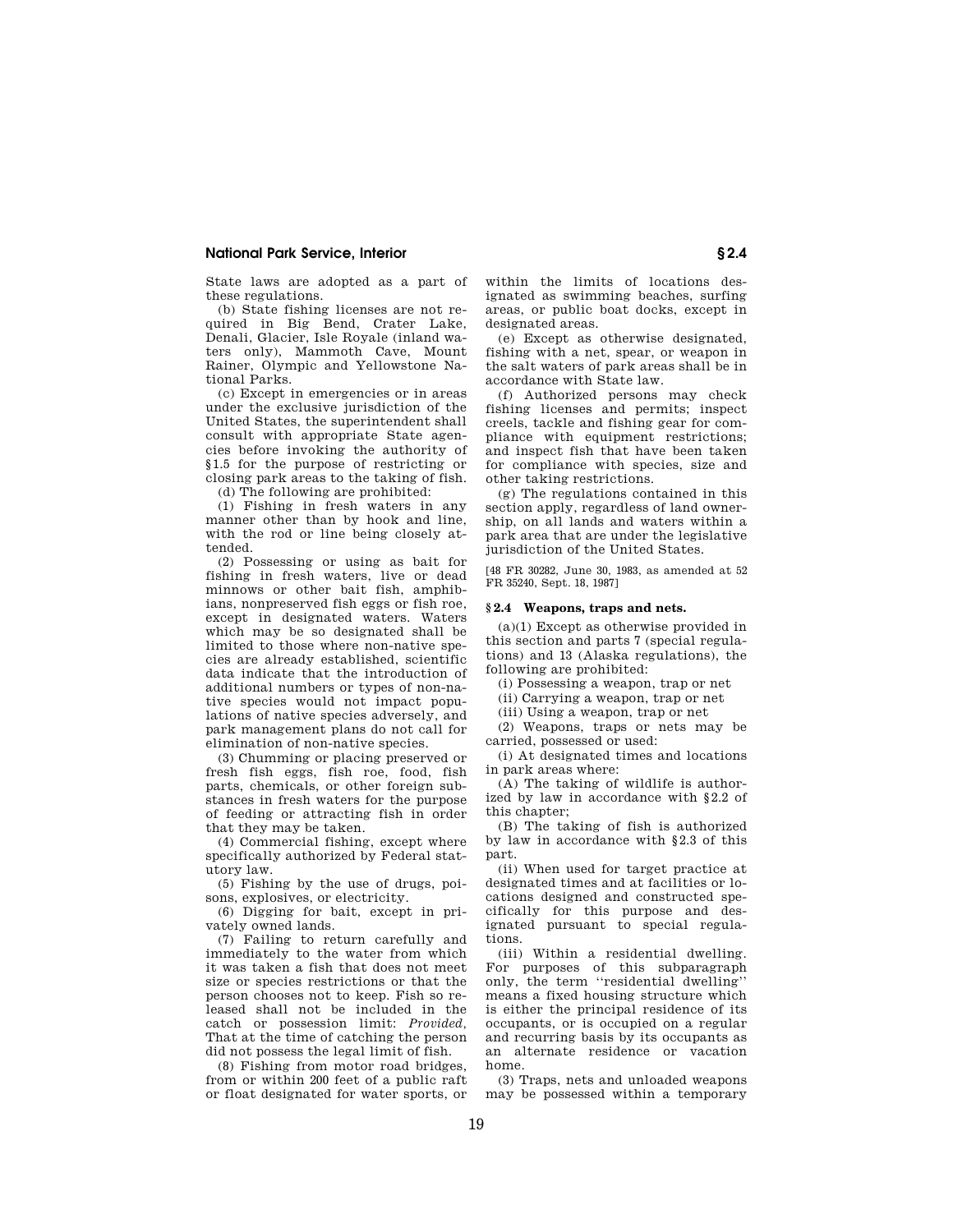lodging or mechanical mode of conveyance when such implements are rendered temporarily inoperable or are packed, cased or stored in a manner that will prevent their ready use.

(b) Carrying or possessing a loaded weapon in a motor vehicle, vessel or other mode of transportation is prohibited, except that carrying or possessing a loaded weapon in a vessel is allowed when such vessel is not being propelled by machinery and is used as a shooting platform in accordance with Federal and State law.

(c) The use of a weapon, trap or net in a manner that endangers persons or property is prohibited.

(d) The superintendent may issue a permit to carry or possess a weapon, trap or net under the following circumstances:

(1) When necessary to support research activities conducted in accordance with §2.5.

(2) To carry firearms for persons in charge of pack trains or saddle horses for emergency use.

(3) For employees, agents or cooperating officials in the performance of their official duties.

(4) To provide access to otherwise inaccessible lands or waters contiguous to a park area when other means of access are otherwise impracticable or impossible.

Violation of the terms and conditions of a permit issued pursuant to this paragraph is prohibited and may result in the suspension or revocation of the permit.

(e) Authorized Federal, State and local law enforcement officers may carry firearms in the performance of their official duties.

(f) The carrying or possessing of a weapon, trap or net in violation of applicable Federal and State laws is prohibited.

(g) The regulations contained in this section apply, regardless of land ownership, on all lands and waters within a park area that are under the legislative jurisdiction of the United States.

(h) Notwithstanding any other provision in this Chapter, a person may possess, carry, and transport concealed, loaded, and operable firearms within a national park area in accordance with the laws of the state in which the na-

tional park area, or that portion thereof, is located, except as otherwise prohibited by applicable Federal law.

[48 FR 30282, June 30, 1983, as amended at 49 FR 18450, Apr. 30, 1984; 52 FR 35240, Sept. 18, 1987; 73 FR 74971, Dec. 10, 2008]

## **§ 2.5 Research specimens.**

(a) Taking plants, fish, wildlife, rocks or minerals except in accordance with other regulations of this chapter or pursuant to the terms and conditions of a specimen collection permit, is prohibited.

(b) A specimen collection permit may be issued only to an official representative of a reputable scientific or educational institution or a State or Federal agency for the purpose of research, baseline inventories, monitoring, impact analysis, group study, or museum display when the superintendent determines that the collection is necessary to the stated scientific or resource management goals of the institution or agency and that all applicable Federal and State permits have been acquired, and that the intended use of the specimens and their final disposal is in accordance with applicable law and Federal administrative policies. A permit shall not be issued if removal of the specimen would result in damage to other natural or cultural resources, affect adversely environmental or scenic values, or if the specimen is readily available outside of the park area.

(c) A permit to take an endangered or threatened species listed pursuant to the Endangered Species Act, or similarly identified by the States, shall not be issued unless the species cannot be obtained outside of the park area and the primary purpose of the collection is to enhance the protection or management of the species.

(d) In park areas where the enabling legislation authorizes the killing of wildlife, a permit which authorizes the killing of plants, fish or wildlife may be issued only when the superintendent approves a written research proposal and determines that the collection will benefit science or has the potential for improving the management and protection of park resources.

(e) In park areas where enabling legislation does not expressly prohibit the killing of wildlife, a permit authorizing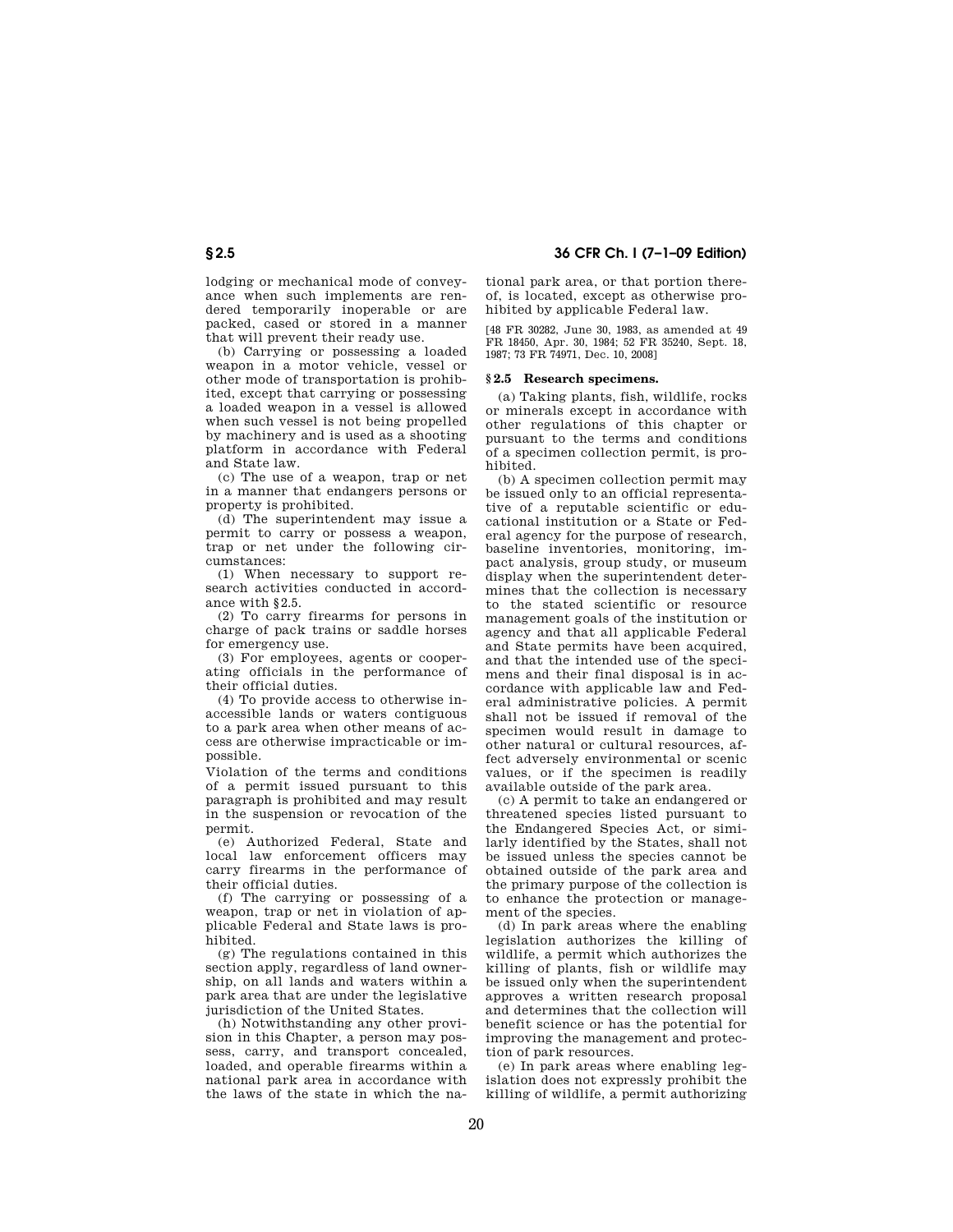the killing of plants, fish or wildlife may be issued only when the superintendent approves a written research proposal and determines that the collection will not result in the derogation of the values or purposes for which the park area was established and has the potential for conserving and perpetuating the species subject to collection.

(f) In park areas where the enabling legislation prohibits the killing of wildlife, issuance of a collecting permit for wildlife or fish or plants, is prohibited.

(g) Specimen collection permits shall contain the following conditions:

(1) Specimens placed in displays or collections will bear official National Park Service museum labels and their catalog numbers will be registered in the National Park Service National Catalog.

(2) Specimens and data derived from consumed specimens will be made available to the public and reports and publications resulting from a research specimen collection permit shall be filed with the superintendent.

(h) Violation of the terms and conditions of a permit issued in accordance with this section is prohibited and may result in the suspension or revocation of the permit.

NOTE: The Secretary's regulations on the preservation, use, and management of fish and wildlife are found in 43 CFR part 24. Regulations concerning archeological resources are found in 43 CFR part 3.

#### **§ 2.10 Camping and food storage.**

(a) The superintendent may require permits, designate sites or areas, and establish conditions for camping.

(b) The following are prohibited:

(1) Digging or leveling the ground at a campsite.

(2) Leaving camping equipment, site alterations, or refuse after departing from the campsite.

(3) Camping within 25 feet of a water hydrant or main road, or within 100 feet of a flowing stream, river or body of water, except as designated.

(4) Creating or sustaining unreasonable noise between the hours of 10:00 p.m. and 6:00 a.m., considering the nature and purpose of the actor's conduct, impact on park users, location, and other factors which would govern

the conduct of a reasonably prudent person under the circumstances.

(5) The installation of permanent camping facilities.

(6) Displaying wildlife carcasses or other remains or parts thereof, except when taken pursuant to §2.2.

(7) Connecting to a utility system, except as designated.

(8) Failing to obtain a permit, where required.

(9) Violating conditions which may be established by the superintendent.

(10) Camping outside of designated sites or areas.

(c) Violation of the terms and conditions of a permit issued in accordance with this section is prohibited and may result in the suspension or revocation of the permit.

(d) *Food storage.* The superintendent may designate all or a portion of a park area where food, lawfully taken fish or wildlife, garbage, and equipment used to cook or store food must be kept sealed in a vehicle, or in a camping unit that is constructed of solid, non-pliable material, or suspended at least 10 feet above the ground and 4 feet horizontally from a post, tree trunk, or other object, or shall be stored as otherwise designated. Violation of this restriction is prohibited. This restriction does not apply to food that is being transported, consumed, or prepared for consumption.

## **§ 2.11 Picnicking.**

Picnicking is allowed, except in designated areas closed in accordance with §1.5. The superintendent may establish conditions for picnicking in areas where picnicking is allowed. Picnicking in violation of established conditions is prohibited.

### **§ 2.12 Audio disturbances.**

(a) The following are prohibited:

(1) Operating motorized equipment or machinery such as an electric generating plant, motor vehicle, motorized toy, or an audio device, such as a radio, television set, tape deck or musical instrument, in a manner: (i) That exceeds a noise level of 60 decibels measured on the A-weighted scale at 50 feet; or, if below that level, nevertheless; (ii) makes noise which is unreasonable, considering the nature and purpose of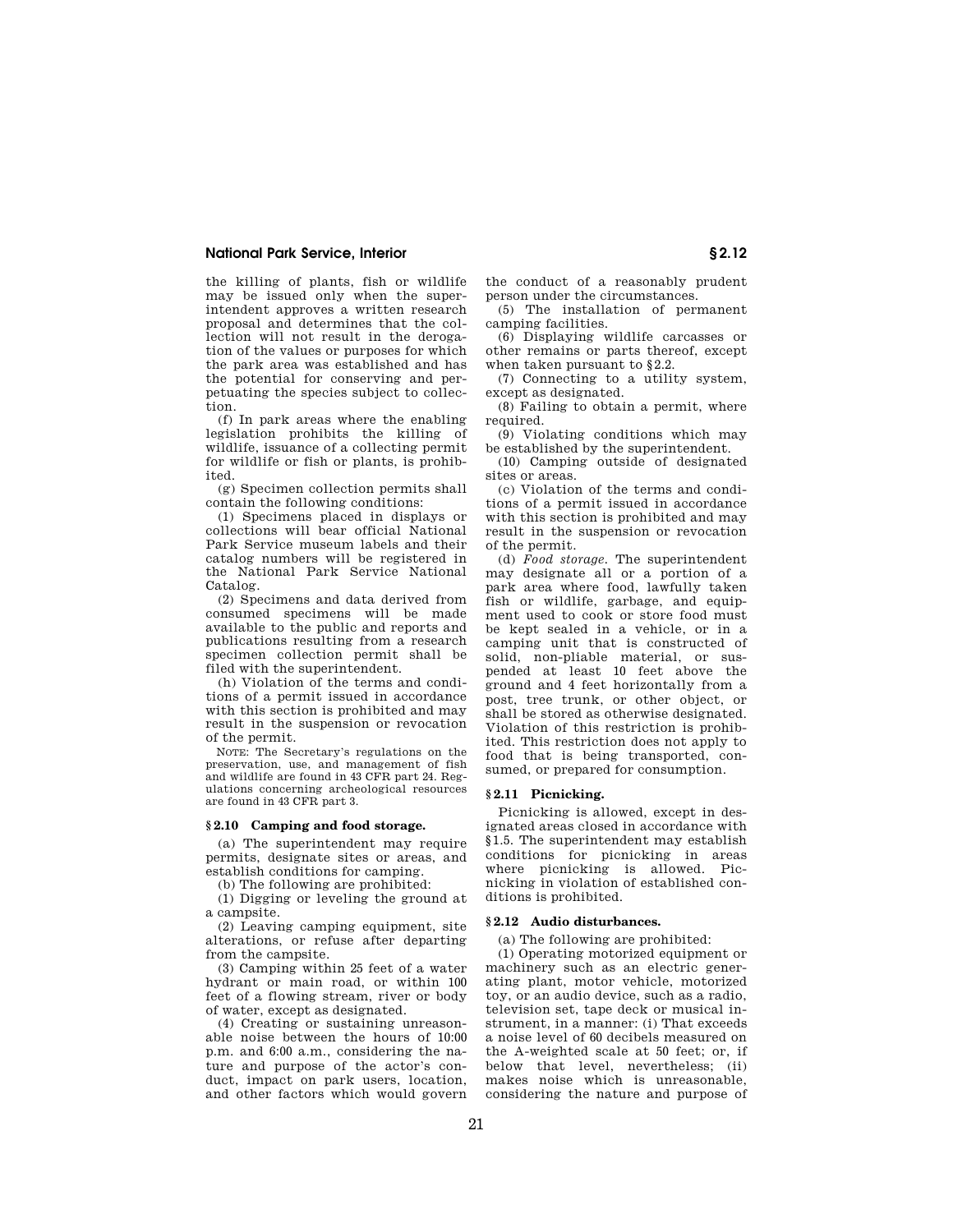the actor's conduct, location, time of day or night, purpose for which the area was established, impact on park users, and other factors that would govern the conduct of a reasonably prudent person under the circumstances.

(2) In developed areas, operating a power saw, except pursuant to the terms and conditions of a permit.

(3) In nondeveloped areas, operating any type of portable motor or engine, or device powered by a portable motor or engine, except pursuant to the terms and conditions of a permit. This paragraph does not apply to vessels in areas where motor boating is allowed.

(4) Operating a public address system, except in connection with a public gathering or special event for which a permit has been issued pursuant to §2.50 or §2.51.

(b) Violation of the terms and conditions of a permit issued in accordance with section is prohibited and may result in the suspension or revocation of the permit.

## **§ 2.13 Fires.**

(a) The following are prohibited:

(1) Lighting or maintaining a fire, except in designated areas or receptacles and under conditions that may be established by the superintendent.

(2) Using stoves or lanterns in violation of established restrictions.

(3) Lighting, tending, or using a fire, stove or lantern in a manner that threatens, causes damage to, or results in the burning of property, real property or park resources, or creates a public safety hazard.

(4) Leaving a fire unattended.

(5) Throwing or discarding lighted or smoldering material in a manner that threatens, causes damage to, or results in the burning of property or park resources, or creates a public safety hazard.

(b) Fires shall be extinguished upon termination of use and in accordance with such conditions as may be established by the superintendent. Violation of these conditions is prohibited.

(c) During periods of high fire danger, the superintendent may close all or a portion of a park area to the lighting or maintaining of a fire.

**§ 2.13 36 CFR Ch. I (7–1–09 Edition)** 

(d) The regulations contained in this section apply, regardless of land ownership, on all lands and waters within a park area that are under the legislative jurisdiction of the United States.

[48 FR 30282, June 30, 1983, as amended at 52 FR 35240, Sept. 18, 1987]

## **§ 2.14 Sanitation and refuse.**

(a) The following are prohibited:

(1) Disposing of refuse in other than refuse receptacles.

(2) Using government refuse receptacles or other refuse facilities for dumping household, commercial, or industrial refuse, brought as such from private or municipal property, except in accordance with conditions established by the superintendent.

(3) Depositing refuse in the plumbing fixtures or vaults of a toilet facility.

(4) Draining refuse from a trailer or other vehicle, except in facilities provided for such purpose.

(5) Bathing, or washing food, clothing, dishes, or other property at public water outlets, fixtures or pools, except at those designated for such purpose.

(6) Polluting or contaminating park area waters or water courses.

(7) Disposing of fish remains on land, or in waters within 200 feet of boat docks or designated swimming beaches, or within developed areas, except as otherwise designated.

(8) In developed areas, the disposal of human body waste, except at designated locations or in fixtures provided for that purpose.

(9) In nondeveloped areas, the disposal of human body waste within 100 feet of a water source, high water mark of a body of water, or a campsite, or within sight of a trail, except as otherwise designated.

(b) The superintendent may establish conditions concerning the disposal, containerization, or carryout of human body waste. Violation of these conditions is prohibited.

## **§ 2.15 Pets.**

(a) The following are prohibited:

(1) Possessing a pet in a public building, public transportation vehicle, or location designated as a swimming beach, or any structure or area closed to the possession of pets by the superintendent. This subparagraph shall not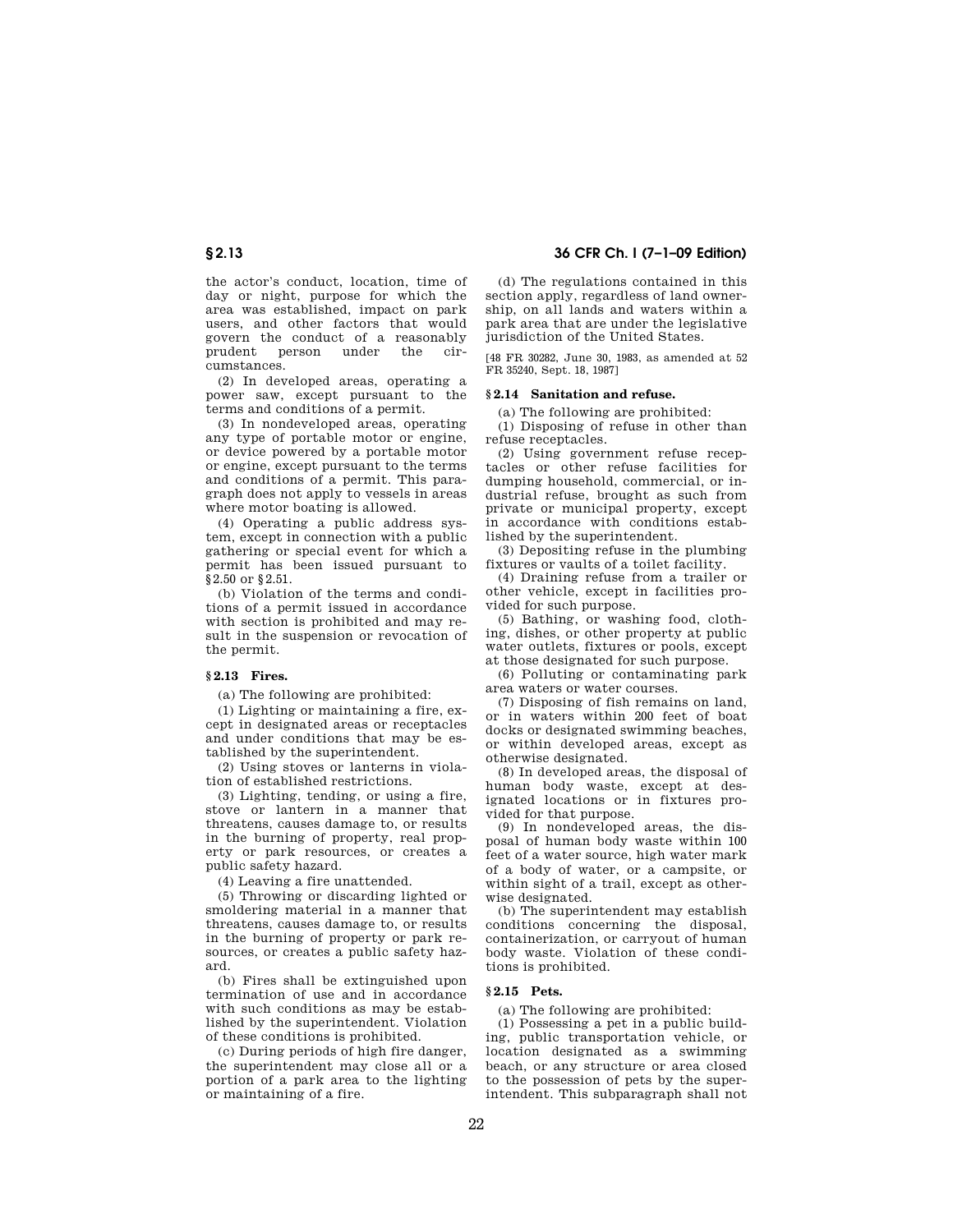apply to guide dogs accompanying visually impaired persons or hearing ear dogs accompanying hearing-impaired persons.

(2) Failing to crate, cage, restrain on a leash which shall not exceed six feet in length, or otherwise physically confine a pet at all times.

(3) Leaving a pet unattended and tied to an object, except in designated areas or under conditions which may be established by the superintendent.

(4) Allowing a pet to make noise that is unreasonable considering location, time of day or night, impact on park users, and other relevant factors, or that frightens wildlife by barking, howling, or making other noise.

(5) Failing to comply with pet excrement disposal conditions which may be established by the superintendent.

(b) In park areas where hunting is allowed, dogs may be used in support of these activities in accordance with applicable Federal and State laws and in accordance with conditions which may be established by the superintendent.

(c) Pets or feral animals that are running-at-large and observed by an authorized person in the act of killing, injuring or molesting humans, livestock, or wildlife may be destroyed if necessary for public safety or protection of wildlife, livestock, or other park resources.

(d) Pets running-at-large may be impounded, and the owner may be charged reasonable fees for kennel or boarding costs, feed, veterinarian fees, transportation costs, and disposal. An impounded pet may be put up for adoption or otherwise disposed of after being held for 72 hours from the time the owner was notified of capture or 72 hours from the time of capture if the owner is unknown.

(e) Pets may be kept by residents of park areas consistent with the provisions of this section and in accordance with conditions which may be established by the superintendent. Violation of these conditions is prohibited.

(f) This section does not apply to dogs used by authorized Federal, State and local law enforcement officers in the performance of their official duties.

## **§ 2.16 Horses and pack animals.**

The following are prohibited:

(a) The use of animals other than those designated as ''pack animals'' for purposes of transporting equipment.

(b) The use of horses or pack animals outside of trails, routes or areas designated for their use.

(c) The use of horses or pack animals on a park road, except: (1) Where such travel is necessary to cross to or from designated trails, or areas, or privately owned property, and no alternative trails or routes have been designated; or (2) when the road has been closed to motor vehicles.

(d) Free-trailing or loose-herding of horses or pack animals on trails, except as designated.

(e) Allowing horses or pack animals to proceed in excess of a slow walk when passing in the immediate vicinity of persons on foot or bicycle.

(f) Obstructing a trail, or making an unreasonable noise or gesture, considering the nature and purpose of the actor's conduct, and other factors that would govern the conduct of a reasonably prudent person, while horses or pack animals are passing.

(g) Violation of conditions which may be established by the superintendent concerning the use of horses or pack animals.

## **§ 2.17 Aircraft and air delivery.**

(a) The following are prohibited:

(1) Operating or using aircraft on lands or waters other than at locations designated pursuant to special regulations.

(2) Where a water surface is designated pursuant to paragraph (a)(1) of this section, operating or using aircraft under power on the water within 500 feet of locations designated as swimming beaches, boat docks, piers, or ramps, except as otherwise designated.

(3) Delivering or retrieving a person or object by parachute, helicopter, or other airborne means, except in emergencies involving public safety or serious property loss, or pursuant to the terms and conditions of a permit.

(b) The provisions of this section, other than paragraph (c) of this section, shall not be applicable to official business of the Federal government, or emergency rescues in accordance with the directions of the superintendent, or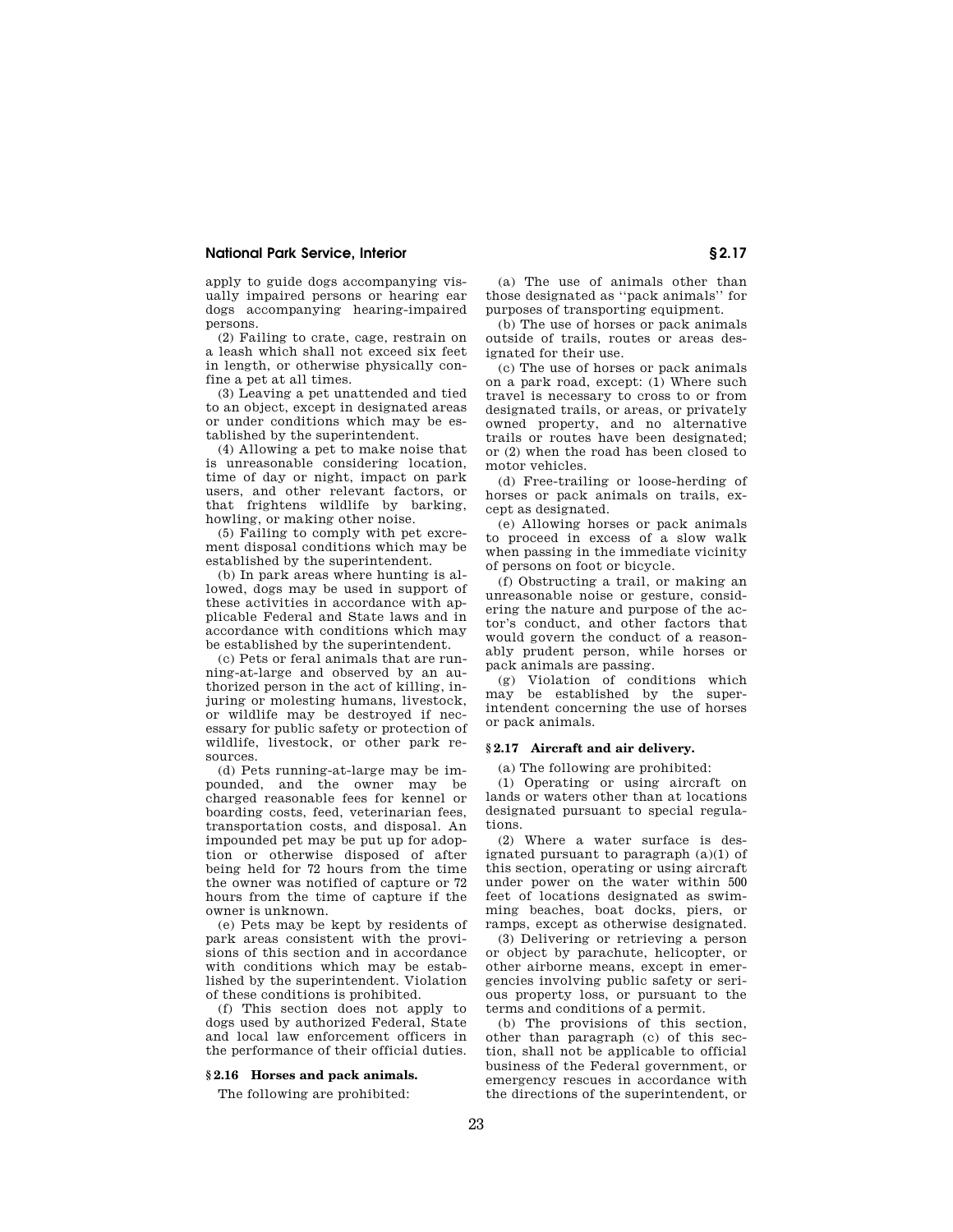to landings due to circumstances beyond the control of the operator.

(c)(1) Except as provided in paragraph (c)(3) of this section, the owners of a downed aircraft shall remove the aircraft and all component parts thereof in accordance with procedures established by the superintendent. In establishing removal procedures, the superintendent is authorized to: (i) Establish a reasonable date by which aircraft removal operations must be complete; (ii) determine times and means of access to and from the downed aircraft; and (iii) specify the manner or method of removal.

(2) Failure to comply with procedures and conditions established under paragraph (c)(1) of this section is prohibited.

(3) The superintendent may waive the requirements of paragraph  $(c)(1)$  of this section or prohibit the removal of downed aircraft, upon a determination that: (i) The removal of downed aircraft would constitute an unacceptable risk to human life; (ii) the removal of a downed aircraft would result in extensive resource damage; or (iii) the removal of a downed aircraft is impracticable or impossible.

(d) The use of aircraft shall be in accordance with regulations of the Federal Aviation Administration. Such regulations are adopted as a part of these regulations.

(e) The operation or use of hovercraft is prohibited.

(f) Violation of the terms and conditions of a permit issued in accordance with this section is prohibited and may result in the suspension or revocation of the permit.

## **§ 2.18 Snowmobiles.**

(a) Notwithstanding the definition of vehicle set forth in §1.4 of this chapter, the provisions of §§4.4, 4.12, 4.13, 4.14, 4.20, 4.21, 4.22 and 4.23 of this chapter apply to the operation of a snowmobile.

(b) Except as otherwise provided in this section, the laws of the State in which the exterior boundaries of a park area or a portion thereof is located shall govern equipment standards and the operation of snowmobiles. Nonconflicting State laws are adopted as a part of these regulations.

## **§ 2.18 36 CFR Ch. I (7–1–09 Edition)**

(c) The use of snowmobiles is prohibited, except on designated routes and water surfaces that are used by motor vehicles or motorboats during other seasons. Routes and water surfaces designated for snowmobile use shall be promulgated as special regulations. Snowmobiles are prohibited except where designated and only when their use is consistent with the park's natural, cultural, scenic and aesthetic values, safety considerations, park management objectives, and will not disturb wildlife or damage park resources.

(d) The following are prohibited:

(1) Operating a snowmobile that makes excessive noise. Excessive noise for snowmobiles manufactured after July 1, 1975 is a level of total snowmobile noise that exceeds 78 decibels measured on the A-weighted scale measured at 50 feet. Snowmobiles manufactured between July 1, 1973 and July 1, 1975 shall not register more than 82 decibels on the A-weighted scale at 50 feet. Snowmobiles manufactured prior to July 1, 1973 shall not register more than 86 decibels on the A-weighted scale at 50 feet. All decibel measurements shall be based on snowmobile operation at or near full throttle.

(2) Operating a snowmobile without a lighted white headlamp and red taillight from one half-hour after sunset to one half-hour before sunrise, or when persons and vehicles are not clearly visible for a distance of 500 feet.

(3) Operating a snowmobile that does not have brakes in good working order.

(4) Racing, or operating a snowmobile in excess of 45 mph, unless restricted in accordance with §4.22 of this chapter or otherwise designated.

(e) Except where State law prescribes a different minimum age or qualification for the person providing direct supervision and accompaniment, the following are prohibited:

(1) The operation of a snowmobile by a person under 16 years of age unless accompanied and supervised within line of sight by a responsible person 21 years of age or older;

(2) The operation of a snowmobile by a person under 12 years of age, unless accompanied on the same machine by a responsible person 21 years of age or older; or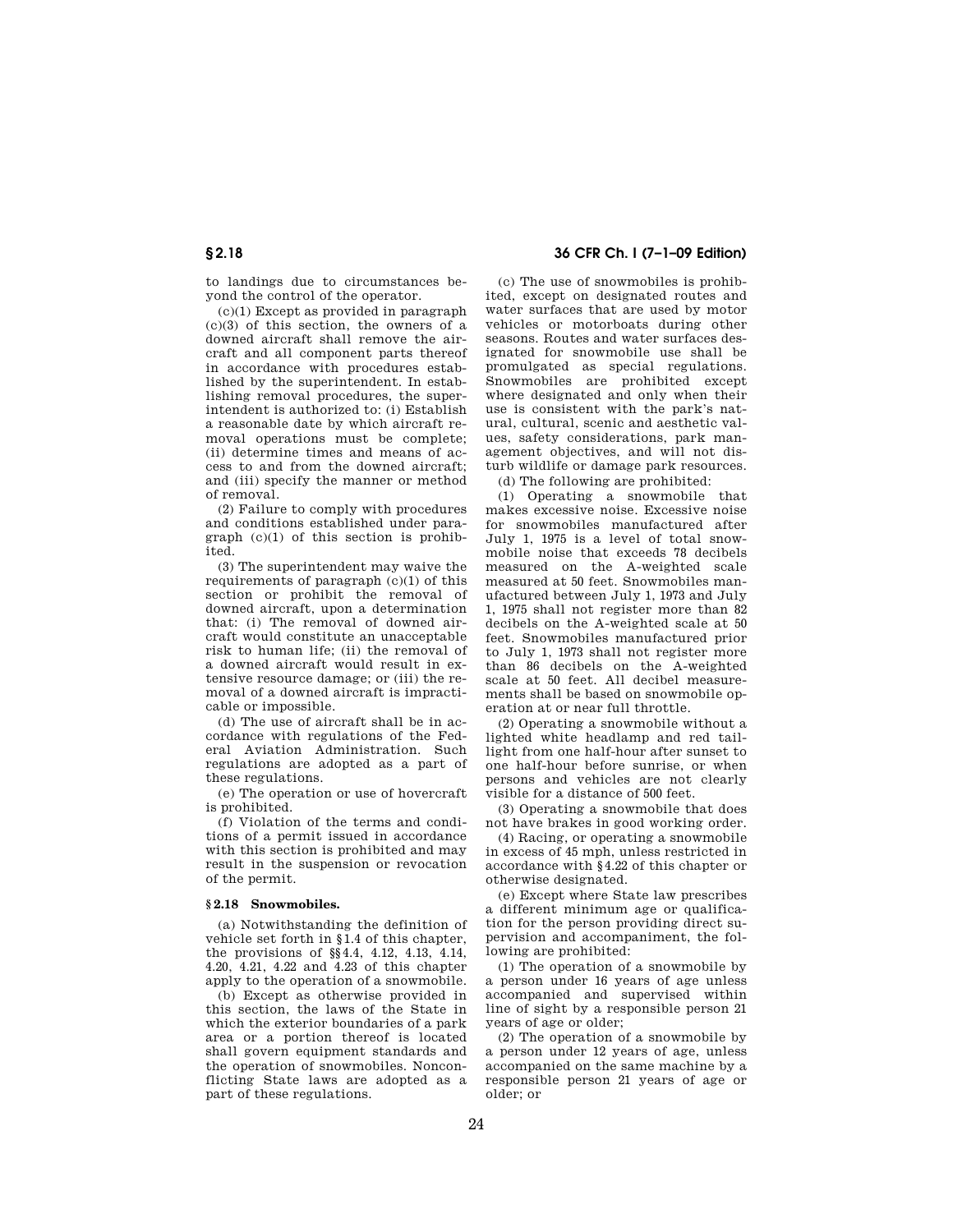(3) The supervision by one person of the operation of snowmobiles by more than one person under 16 years of age.

[48 FR 30282, June 30, 1983, as amended at 52 FR 10683, Apr. 2, 1987]

### **§ 2.19 Winter activities.**

(a) Skiing, snowshoeing, ice skating, sledding, innertubing, tobogganing and similar winter sports are prohibited on park roads and in parking areas open to motor vehicle traffic, except as otherwise designated.

(b) The towing of persons on skis, sleds, or other sliding devices by motor vehicle or snowmobile is prohibited, except in designated areas or routes. This paragraph shall not apply to sleds designed to be towed behind snowmobiles and joined to the snowmobile with a rigid hitching mechanism.

(c) Failure to abide by area designations or activity restrictions established under this section is prohibited.

## **§ 2.20 Skating, skateboards, and similar devices.**

Using roller skates, skateboards, roller skis, coasting vehicles, or similar devices is prohibited, except in designated areas.

### **§ 2.21 Smoking.**

(a) The superintendent may designate a portion of a park area, or all or a portion of a building, structure or facility as closed to smoking when necessary to protect park resources, reduce the risk of fire, or prevent conflicts among visitor use activities. Smoking in an area or location so designated is prohibited.

(b) Smoking is prohibited within all caves and caverns.

## **§ 2.22 Property.**

(a) The following are prohibited:

(1) Abandoning property.

(2) Leaving property unattended for longer than 24 hours, except in locations where longer time periods have been designated or in accordance with conditions established by the superintendent.

(3) Failing to turn in found property to the superintendent as soon as practicable.

(b) *Impoundment of property.* (1) Property determined to be left unattended in excess of an allowed period of time may be impounded by the superintendent.

(2) Unattended property that interferes with visitor safety, orderly management of the park area, or presents a threat to park resources may be impounded by the superintendent at any time.

(3) Found or impounded property shall be inventoried to determine ownership and safeguard personal property.

(4) The owner of record is responsible and liable for charges to the person who has removed, stored, or otherwise disposed of property impounded pursuant to this section; or the superintendent may assess the owner reasonable fees for the impoundment and storage of property impounded pursuant to this section.

(c) *Disposition of property.* (1) Unattended property impounded pursuant to this section shall be deemed to be abandoned unless claimed by the owner or an authorized representative thereof within 60 days. The 60-day period shall begin when the rightful owner of the property has been notified, if the owner can be identified, or from the time the property was placed in the superintendent's custody, if the owner cannot be identified.

(2) Unclaimed, found property shall be stored for a minimum period of 60 days and, unless claimed by the owner or an authorized representative thereof, may be claimed by the finder, provided that the finder is not an employee of the National Park Service. Found property not claimed by the owner or an authorized representative or the finder shall be deemed abandoned.

(3) Abandoned property shall be disposed of in accordance with title 41 Code of Federal Regulations.

(4) Property, including real property, located within a park area and owned by a deceased person, shall be disposed of in accordance with the laws of the State within whose exterior boundaries the property is located.

(d) The regulations contained in paragraphs  $(a)(2)$ ,  $(b)$  and  $(c)$  of this section apply, regardless of land ownership, on all lands and waters within a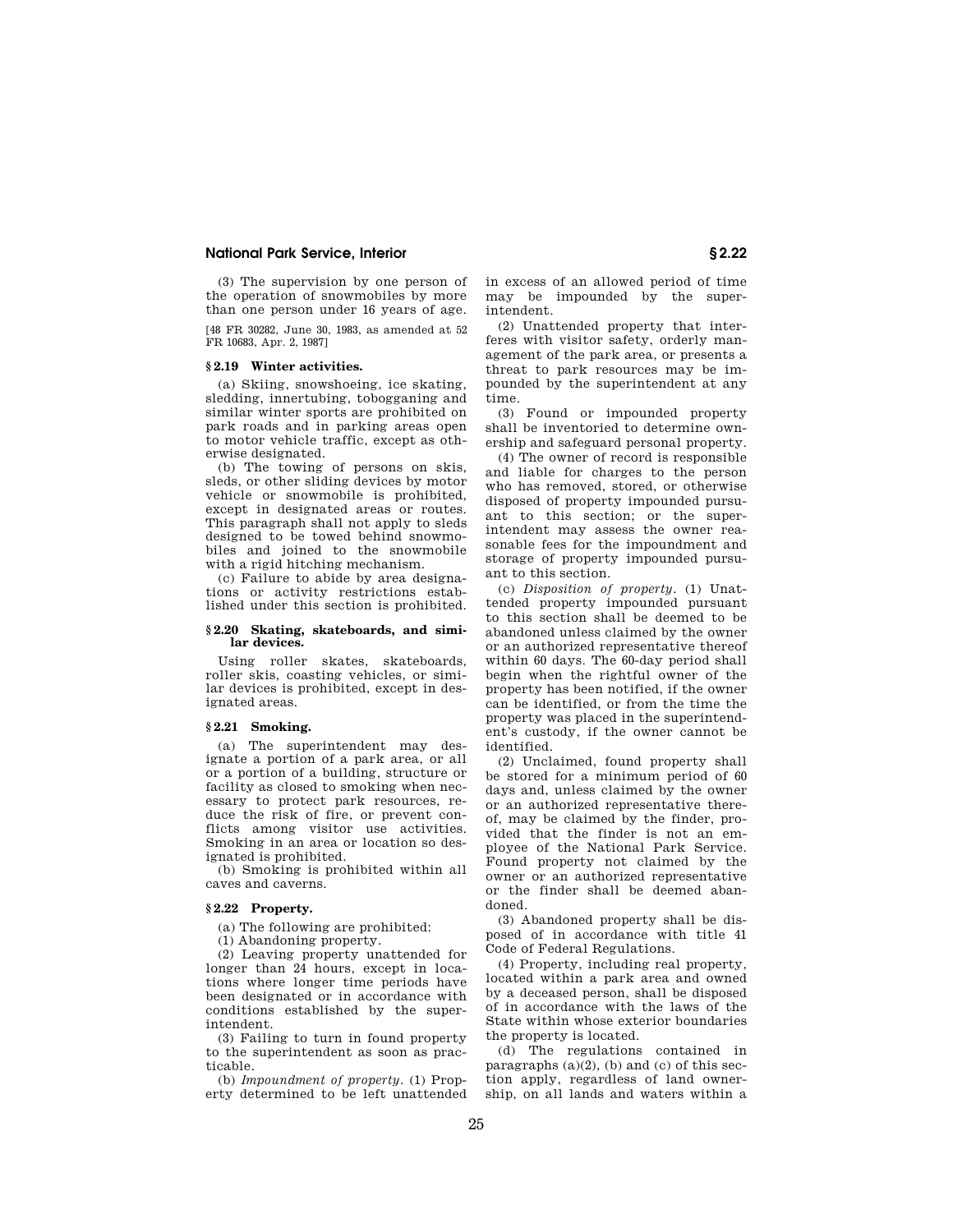# **§ 2.23 36 CFR Ch. I (7–1–09 Edition)**

park area that are under the legislative jurisdiction of the United States.

[48 FR 30282, June 30, 1983, as amended at 52 FR 35240, Sept. 18, 1987]

## **§ 2.23 Recreation fees.**

(a) Recreation fees shall be established as provided for in part 71 of this chapter.

(b) Entering designated entrance fee areas or using specialized sites, facilities, equipment or services, or participating in group activities, recreation events, or other specialized recreation uses for which recreation fees have been established without paying the required fees and possessing the applicable permits is prohibited. Violation of the terms and conditions of a permit issued in accordance with part 71 is prohibited and may result in the suspension or revocation of the permit.

(c) The superintendent may, when in the public interest, prescribe periods during which the collection of recreation fees shall be suspended.

## **§ 2.30 Misappropriation of property and services.**

(a) The following are prohibited:

(1) Obtaining or exercising unlawful possession over the property of another with the purpose to deprive the owner of the property.

(2) Obtaining property or services offered for sale or compensation without making payment or offering to pay.

(3) Obtaining property or services offered for sale or compensation by means of deception or a statement of past, present or future fact that is instrumental in causing the wrongful transfer of property or services, or using stolen, forged, expired revoked or fraudulently obtained credit cards or paying with negotiable paper on which payment is refused.

(4) Concealing unpurchased merchandise on or about the person without the knowledge or consent of the seller or paying less than purchase price by deception.

(5) Acquiring or possessing the property of another, with knowledge or reason to believe that the property is stolen.

(b) The regulations contained in this section apply, regardless of land ownership, on all lands and waters within a park area that are under the legislative jurisdiction of the United States.

[48 FR 30282, June 30, 1983, as amended at 52 FR 35240, Sept. 18, 1987]

## **§ 2.31 Trespassing, tampering and vandalism.**

(a) The following are prohibited:

(1) *Trespassing.* Trespassing, entering or remaining in or upon property or real property not open to the public, except with the express invitation or consent of the person having lawful control of the property or real property.

(2) *Tampering.* Tampering or attempting to tamper with property or real property, or moving, manipulating or setting in motion any of the parts thereof, except when such property is under one's lawful control or possession.

(3) *Vandalism.* Destroying, injuring, defacing, or damaging property or real property.

(b) The regulations contained in this section apply, regardless of land ownership, on all lands and waters within a park area that are under the legislative jurisdiction of the United States.

[48 FR 30282, June 30, 1983, as amended at 52 FR 35240, Sept. 18, 1987]

## **§ 2.32 Interfering with agency functions.**

(a) The following are prohibited:

(1) *Interference.* Threatening, resisting, intimidating, or intentionally interfering with a government employee or agent engaged in an official duty, or on account of the performance of an official duty.

(2) *Lawful order.* Violating the lawful order of a government employee or agent authorized to maintain order and control public access and movement during fire fighting operations, search and rescue operations, wildlife management operations involving animals that pose a threat to public safety, law enforcement actions, and emergency operations that involve a threat to public safety or park resources, or other activities where the control of public movement and activities is necessary to maintain order and public safety.

(3) *False information.* Knowingly giving a false or fictitious report or other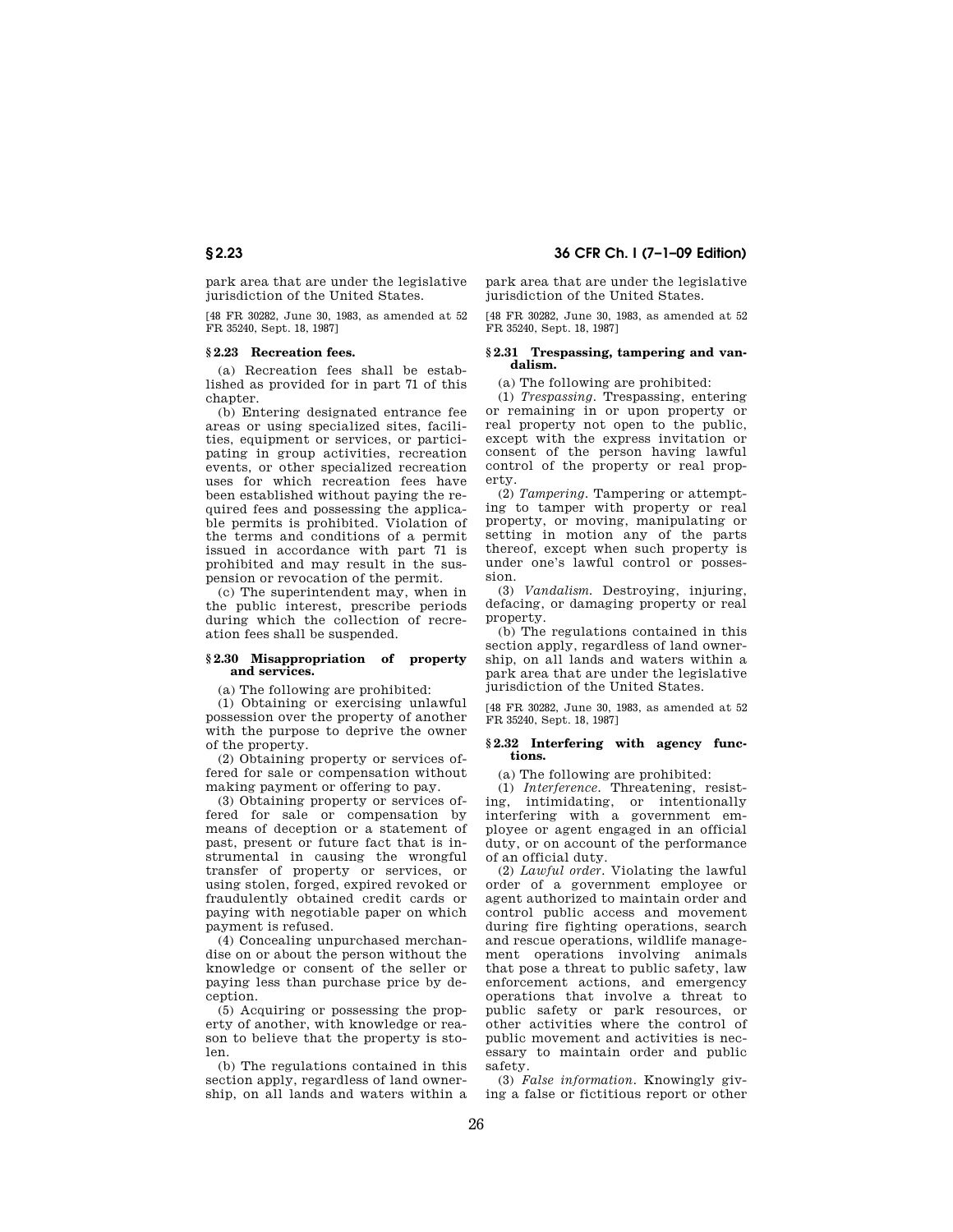false information: (i) To an authorized person investigating an accident or violation of law or regulation or; (ii) on an application for a permit.

(4) *False Report.* Knowingly giving a false report for the purpose of misleading a government employee or agent in the conduct of official duties, or making a false report that causes a response by the United States to a fictitious event.

(b) The regulations contained in this section apply, regardless of land ownership, on all lands and waters within a park area that are under the legislative jurisdiction of the United States.

[48 FR 30282, June 30, 1983, as amended at 52 FR 35240, Sept. 18, 1987]

## **§ 2.33 Report of injury or damage.**

(a) A person involved in an incident resulting in personal injury or property damage exceeding \$300, other than an accident reportable under §§3.4 or 4.4 of this chapter, shall report the incident to the superintendent as soon as possible. This notification does not satisfy reporting requirements imposed by applicable State law.

(b) Failure to report an incident in accordance with paragraph (a) of this section is prohibited.

[48 FR 30282, June 30, 1983, as amended at 52 FR 10683, Apr. 2, 1987]

#### **§ 2.34 Disorderly conduct.**

(a) A person commits disorderly conduct when, with intent to cause public alarm, nuisance, jeopardy or violence, or knowingly or recklessly creating a risk thereof, such person commits any of the following prohibited acts:

(1) Engages in fighting or threatening, or in violent behavior.

(2) Uses language, an utterance, or gesture, or engages in a display or act that is obscene, physically threatening or menacing, or done in a manner that is likely to inflict injury or incite an immediate breach of the peace.

(3) Makes noise that is unreasonable, considering the nature and purpose of the actor's conduct, location, time of day or night, and other factors that would govern the conduct of a reasonably prudent person under the circumstances.

(4) Creates or maintains a hazardous or physically offensive condition.

(b) The regulations contained in this section apply, regardless of land ownership, on all lands and waters within a park area that are under the legislative jurisdiction of the United States.

[48 FR 30282, June 30, 1983, as amended at 52 FR 35240, Sept. 18, 1987]

## **§ 2.35 Alcoholic beverages and controlled substances.**

(a) *Alcoholic beverages.* (1) The use and possession of alcoholic beverages within park areas is allowed in accordance with the provisions of this section.

(2) The following are prohibited:

(i) The sale or gift of an alcoholic beverage to a person under 21 years of age, except where allowed by State law. In a State where a lower minimum age is established, that age limit will apply for purposes of this subparagraph.

(ii) The possession of an alcoholic beverage by a person under 21 years of age, except where allowed by State law. In a State where a lower minimum age is established, that age will apply for purposes of this subparagraph.

 $(3)(i)$  The superintendent may close all or a portion of a public use area or public facility within a park area to the consumption of alcoholic beverages and/or to the possession of a bottle, can or other receptacle containing an alcoholic beverage that is open, or that has been opened, or whose seal is broken or the contents of which have been partially removed. *Provided however,* that such a closure may only be implemented following a determination made by the superintendent that:

(A) The consumption of an alcoholic beverage or the possession of an open container of an alcoholic beverage would be inappropriate considering other uses of the location and the purpose for which it is maintained or established; or

(B) Incidents of aberrant behavior related to the consumption of alcoholic beverages are of such magnitude that the diligent application of the authorities in this section and §§1.5 and 2.34 of this chapter, over a reasonable time period, does not alleviate the problem.

(ii) A closure imposed by the superintendent does not apply to an open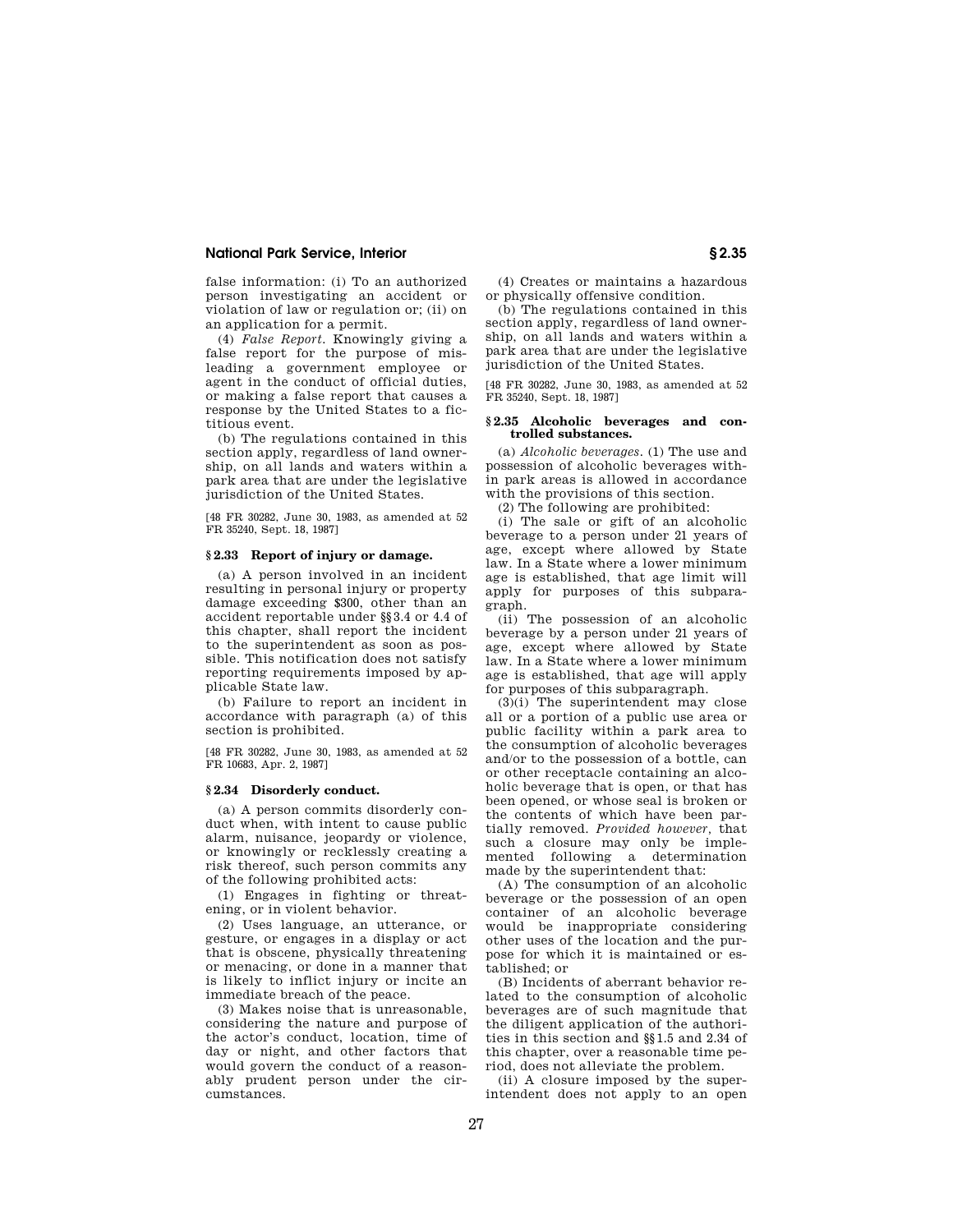container of an alcoholic beverage that is stored in compliance with the provisions of §4.14 of this chapter.

(iii) Violating a closure imposed pursuant to this section is prohibited.

(b) *Controlled substances.* The following are prohibited:

(1) The delivery of a controlled substance, except when distribution is made by a practitioner in accordance with applicable law. For the purposes of this paragraph, delivery means the actual, attempted or constructive transfer of a controlled substance whether or not there exists an agency relationship.

(2) The possession of a controlled substance, unless such substance was obtained by the possessor directly, or pursuant to a valid prescription or order, from a practitioner acting in the course of professional practice or otherwise allowed by Federal or State law.

(c) Presence in a park area when under the influence of alcohol or a controlled substance to a degree that may endanger oneself or another person, or damage property or park resources, is prohibited.

[48 FR 30282, June 30, 1983, as amended at 52 FR 10683, Apr. 2, 1987]

## **§ 2.36 Gambling.**

(a) Gambling in any form, or the operation of gambling devices, is prohibited.

(b) This regulation applies, regardless of land ownership, on all lands and waters within a park area that are under the legislative jurisdiction of the United States.

[48 FR 30282, June 30, 1983, as amended at 52 FR 35240, Sept. 18, 1987]

### **§ 2.37 Noncommercial soliciting.**

Soliciting or demanding gifts, money, goods or services is prohibited, except pursuant to the terms and conditions of a permit that has been issued under §2.50, §2.51 or §2.52.

#### **§ 2.38 Explosives.**

(a) Using, possessing, storing, or transporting explosives, blasting agents or explosive materials is prohibited, except pursuant to the terms and conditions of a permit. When permitted, the use, possession, storage and

**§ 2.36 36 CFR Ch. I (7–1–09 Edition)** 

transportation shall be in accordance with applicable Federal and State laws.

(b) Using or possessing fireworks and firecrackers is prohibited, except pursuant to the terms and conditions of a permit or in designated areas under such conditions as the superintendent may establish, and in accordance with applicable State law.

(c) Violation of the conditions established by the superintendent or of the terms and conditions of a permit issued in accordance with this section is prohibited and may result in the suspension or revocation of the permit.

## **§ 2.50 Special events.**

(a) Sports events, pageants, regattas, public spectator attractions, entertainments, ceremonies, and similar events are allowed: *Provided, however,* There is a meaningful association between the park area and the events, and the observance contributes to visitor understanding of the significance of the park area, and a permit therefor has been issued by the superintendent. A permit shall be denied if such activities would:

(1) Cause injury or damage to park resources; or

(2) Be contrary to the purposes for which the natural, historic, development and special use zones were established; or unreasonably impair the atmosphere of peace and tranquility maintained in wilderness, natural, historic, or commemorative zones.

(3) Unreasonably interfere with interpretive, visitor service, or other program activities, or with the administrative activities of the National Park Service; or

(4) Substantially impair the operation of public use facilities or services of National Park Service concessioners or contractors; or

(5) Present a clear and present danger to the public health and safety; or

(6) Result in significant conflict with other existing uses.

(b) An application for such a permit shall set forth the name of the applicant, the date, time, duration, nature and place of the proposed event, an estimate of the number of persons expected to attend, a statement of equipment and facilities to be used, and any other information required by the superintendent. The application shall be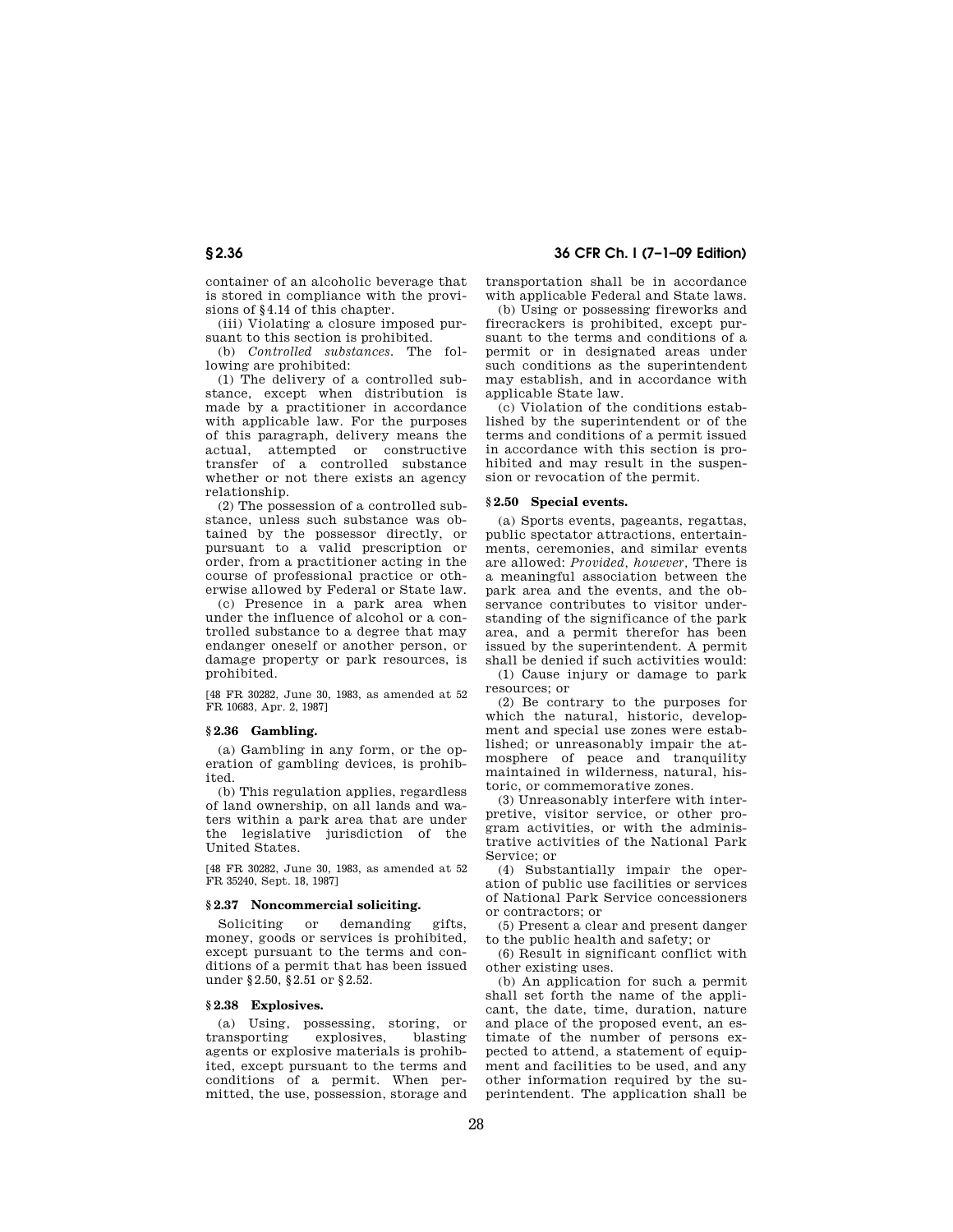submitted so as to reach the superintendent at least 72 hours in advance of the proposed event.

(c) As a condition of permit issuance, the superintendent may require:

(1) The filing of a bond payable to the Director, in an amount adequate to cover costs such as restoration, rehabilitation, and cleanup of the area used, and other costs resulting from the special event. In lieu of a bond, a permittee may elect to deposit cash equal to the amount of the required bond.

(2) In addition to the requirements of paragraph  $(c)(1)$  of this section, the acquisition of liability insurance in which the United States is named as co-insured in an amount sufficient to protect the United States.

(d) The permit may contain such conditions as are reasonably consistent with protection and use of the park area for the purposes for which it is established. It may also contain reasonable limitations on the equipment used and the time and area within which the event is allowed.

(e) Violation of the terms and conditions of a permit issued in accordance with this section is prohibited and may result in the suspension or revocation of the permit.

[48 FR 30282, June 30, 1983; 48 FR 31847, July 11, 1983]

#### **§ 2.51 Public assemblies, meetings.**

(a) Public assemblies, meetings, gatherings, demonstrations, parades and other public expressions of views are allowed within park areas, provided a permit therefor has been issued by the superintendent.

(b) An application for such a permit shall set forth the name of the applicant; the date, time, duration, nature and place of the proposed event; an estimate of the number of persons expected to attend; a statement of equipment and facilities to be used and any other information required by the permit application form.

(c) The superintendent shall, without unreasonable delay, issue a permit on proper application unless:

(1) A prior application for a permit for the same time and place has been made that has been or will be granted and the activities authorized by that permit do not reasonably allow multiple occupancy of that particular area; or

(2) It reasonably appears that the event will present a clear and present danger to the public health or safety; or

(3) The event is of such nature or duration that it cannot reasonably be accommodated in the particular location applied for, considering such things as damage to park resources or facilities, impairment of a protected area's atmosphere of peace and tranquillity, interference with program activities, or impairment of public use facilities.

(d) If a permit is denied, the applicant shall be so informed in writing, with the reason(s) for the denial set forth.

(e) The superintendent shall designate on a map, that shall be available in the office of the superintendent, the locations available for public assemblies. Locations may be designated as not available only if such activities would:

(1) Cause injury or damage to park resources; or

(2) Unreasonably impair the atmosphere of peace and tranquility maintained in wilderness, natural, historic or commemorative zones; or

(3) Unreasonably interfere with interpretive, visitor service, or other program activities, or with the administrative activities of the National Park Service; or

(4) Substantially impair the operation of public use facilities or services of National Park Service concessioners or contractors; or

(5) Present a clear and present danger to the public health and safety.

(f) The permit may contain such conditions as are reasonably consistent with protection and use of the park area for the purposes for which it is established. It may also contain reasonable limitations on the equipment used and the time and area within which the event is allowed.

(g) No permit shall be issued for a period in excess of 7 days, provided that permits may be extended for like periods, upon a new application, unless another applicant has requested use of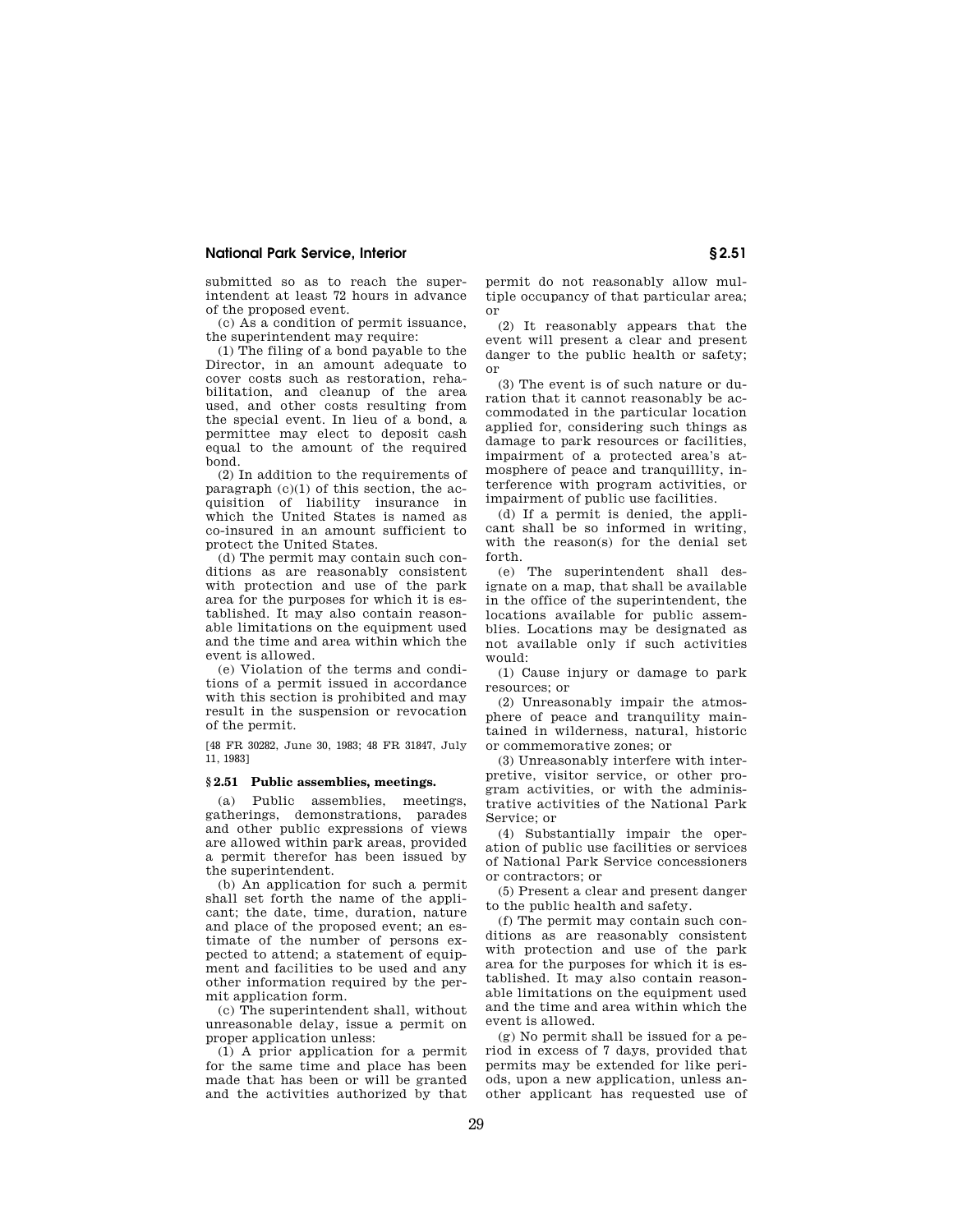the same location and multiple occupancy of that location is not reasonably possible.

(h) It is prohibited for persons engaged in activities covered under this section to obstruct or impede pedestrians or vehicles, or harass park visitors with physical contact.

(i) A permit may be revoked under any of those conditions, as listed in paragraph (c) of this section, that constitute grounds for denial of a permit, or for violation of the terms and conditions of the permit. Such a revocation shall be made in writing, with the reason(s) for revocation clearly set forth,<br>except under emergency ciremergency cumstances, when an immediate verbal revocation or suspension may be made to be followed by written confirmation within 72 hours.

(j) Violation of the terms and conditions of a permit issued in accordance with this section may result in the suspension or revocation of the permit.

#### **§ 2.52 Sale or distribution of printed matter.**

(a) The sale or distribution of printed matter is allowed within park areas, provided that a permit to do so has been issued by the superintendent, and provided further that the printed matter is not solely commercial advertising.

(b) An application for such a permit shall set forth the name of the applicant, the name of the organization (if any), the date, time, duration, and location of the proposed sale or distribution, the number of participants, and any other information required by the permit application form.

(c) The superintendent shall, without unreasonable delay, issue a permit on proper application unless:

(1) A prior application for a permit for the same time and location has been made that has been or will be granted and the activities authorized by that permit do not reasonably allow multiple occupancy of the particular area; or

(2) It reasonably appears that the sale or distribution will present a clear and present danger to the public health and safety; or

(3) The number of persons engaged in the sale or distribution exceeds the

**§ 2.52 36 CFR Ch. I (7–1–09 Edition)** 

number that can reasonably be accommodated in the particular location applied for, considering such things as damage to park resources or facilities, impairment of a protected area's atmosphere of peace and tranquility, interference with program activities, or impairment of public use facilities; or

(4) The location applied for has not been designated as available for the sale or distribution of printed matter; or

(5) The activity would constitute a violation of an applicable law or regulation.

(d) If a permit is denied, the applicant shall be so informed in writing, with the reason(s) for the denial set forth.

(e) The superintendent shall designate on a map, which shall be available for inspection in the office of the superintendent, the locations within the park area that are available for the sale or distribution of printed matter. Locations may be designated as not available only if the sale or distribution of printed matter would:

(1) Cause injury or damage to park resources; or

(2) Unreasonably impair the atmosphere of the peace and tranquility maintained in wilderness, natural, historic, or commemorative zones; or

(3) Unreasonably interfere with interpretive, visitor service, or other program activities, or with the administrative activities of the National Park Service; or

(4) Substantially impair the operation of public use facilities or services of National Park Service concessioners or contractors.

(5) Present a clear and present damage to the public health and safety.

(f) The permit may contain such conditions as are reasonably consistent with protection and use of the park area for the purposes for which it is established.

(g) No permit shall be issued for a period in excess of 14 consecutive days, provided that permits may be extended for like periods, upon a new application, unless another applicant has requested use of the same location and multiple occupancy of that location is not reasonably possible.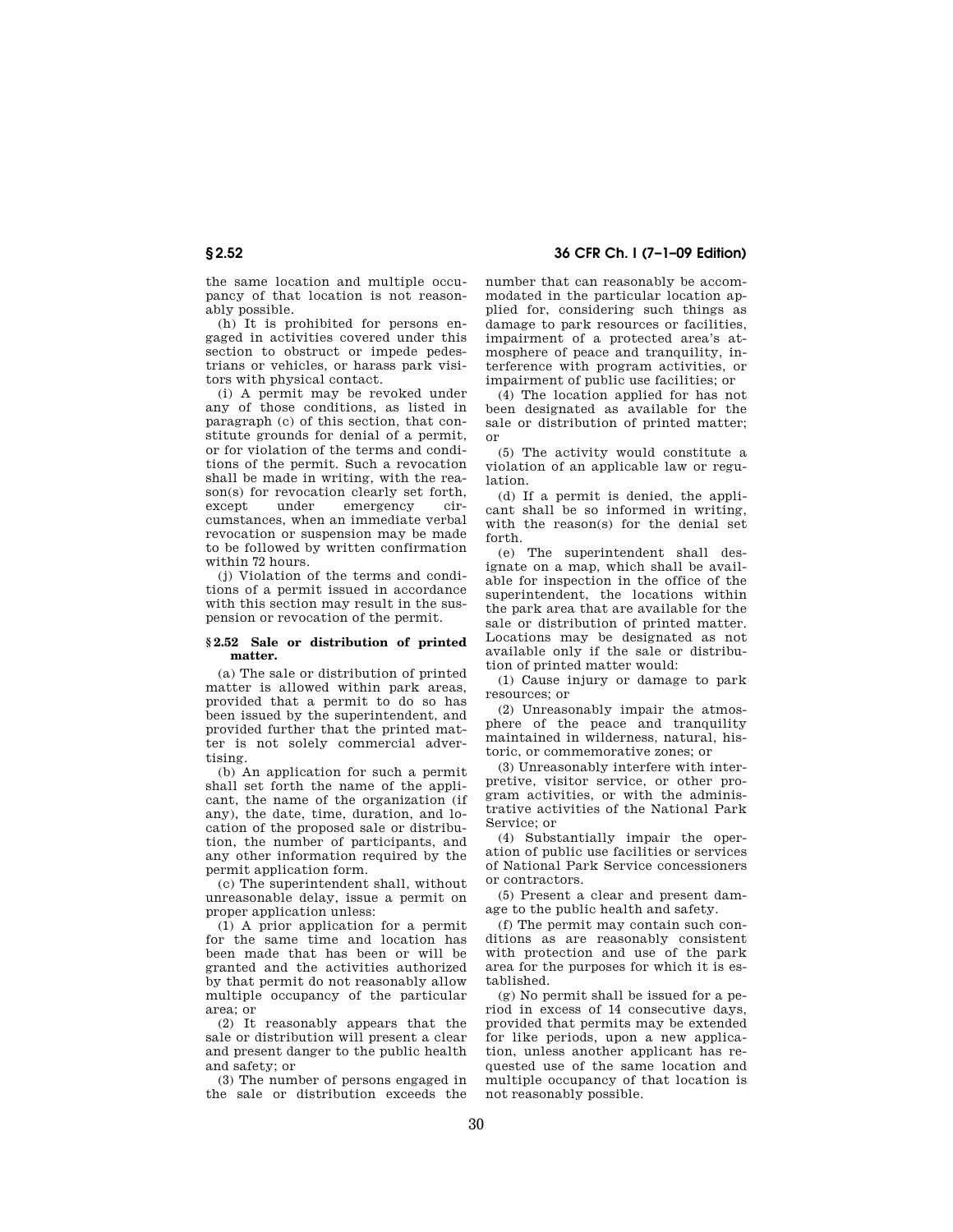(h) It is prohibited for persons engaged in the sale or distribution of printed matter under this section to obstruct or impede pedestrians or vehicles, harass park visitors with physical contact or persistent demands, misrepresent the purposes or affiliations of those engaged in the sale or distribution, or misrepresent whether the printed matter is available without cost or donation.

(i) A permit may be revoked under any of those conditions, as listed in paragraph (c) of this section, that constitute grounds for denial of a permit, or for violation of the terms and conditions of the permit. Such a revocation shall be made in writing, with the reason(s) for revocation clearly set forth, except under emergency circumstances, when an immediate verbal revocation or suspension may be made, to be followed by written confirmation within 72 hours.

(j) Violation of the terms and conditions of a permit issued in accordance with this section may result in the suspension or revocation of the permit.

### **§ 2.60 Livestock use and agriculture.**

(a) The running-at-large, herding, driving across, allowing on, pasturing or grazing of livestock of any kind in a park area or the use of a park area for agricultural purposes is prohibited, except:

(1) As specifically authorized by Federal statutory law; or

(2) As required under a reservation of use rights arising from acquisition of a tract of land; or

(3) As designated, when conducted as a necessary and integral part of a recreational activity or required in order to maintain a historic scene.

(b) Activities authorized pursuant to any of the exceptions provided for in paragraph (a) of this section shall be allowed only pursuant to the terms and conditions of a license, permit or lease. Violation of the terms and conditions of a license, permit or lease issued in accordance with this paragraph is prohibited and may result in the suspension or revocation of the license, permit, or lease.

(c) *Impounding of livestock.* (1) Livestock trespassing in a park area may be impounded by the superintendent

and, if not claimed by the owner within the periods specified in this paragraph, shall be disposed of in accordance with applicable Federal and State law.

(2) In the absence of applicable Federal or State law, the livestock shall be disposed of in the following manner:

(i) If the owner is known, prompt written notice of impoundment will be served, and in the event of the owner's failure to remove the impounded livestock within five (5) days from delivery of such notice, it will be disposed of in accordance with this paragraph.

(ii) If the owner is unknown, disposal of the livestock shall not be made until at least fifteen (15) days have elapsed from the date that a notice of impoundment is originally published in a newspaper of general circulation in the county in which the trespass occurs or, if no such newspaper exists, notification is provided by other appropriate means.

(iii) The owner may redeem the livestock by submitting proof of ownership and paying all expenses of the United States for capturing, advertising, pasturing, feeding, impounding, and the amount of damage to public property injured or destroyed as a result of the trespass.

(iv) In determining the claim of the government in a livestock trespass, the value of forage consumed shall be computed at the commercial rates prevailing in the locality for the class of livestock found in trespass. The claim shall include the pro rata salary of employees for the time spent and the expenses incurred as a result of the investigation, reporting, and settlement or prosecution of the claim.

(v) If livestock impounded under this paragraph is offered at public sale and no bid is received, or if the highest bid received is less than the amount of the claim of the United States or of the officer's appraised value of the livestock, whichever is the lesser amount, such livestock, may be sold at private sale for the highest amount obtainable, condemned and destroyed, or converted to the use of the United States.